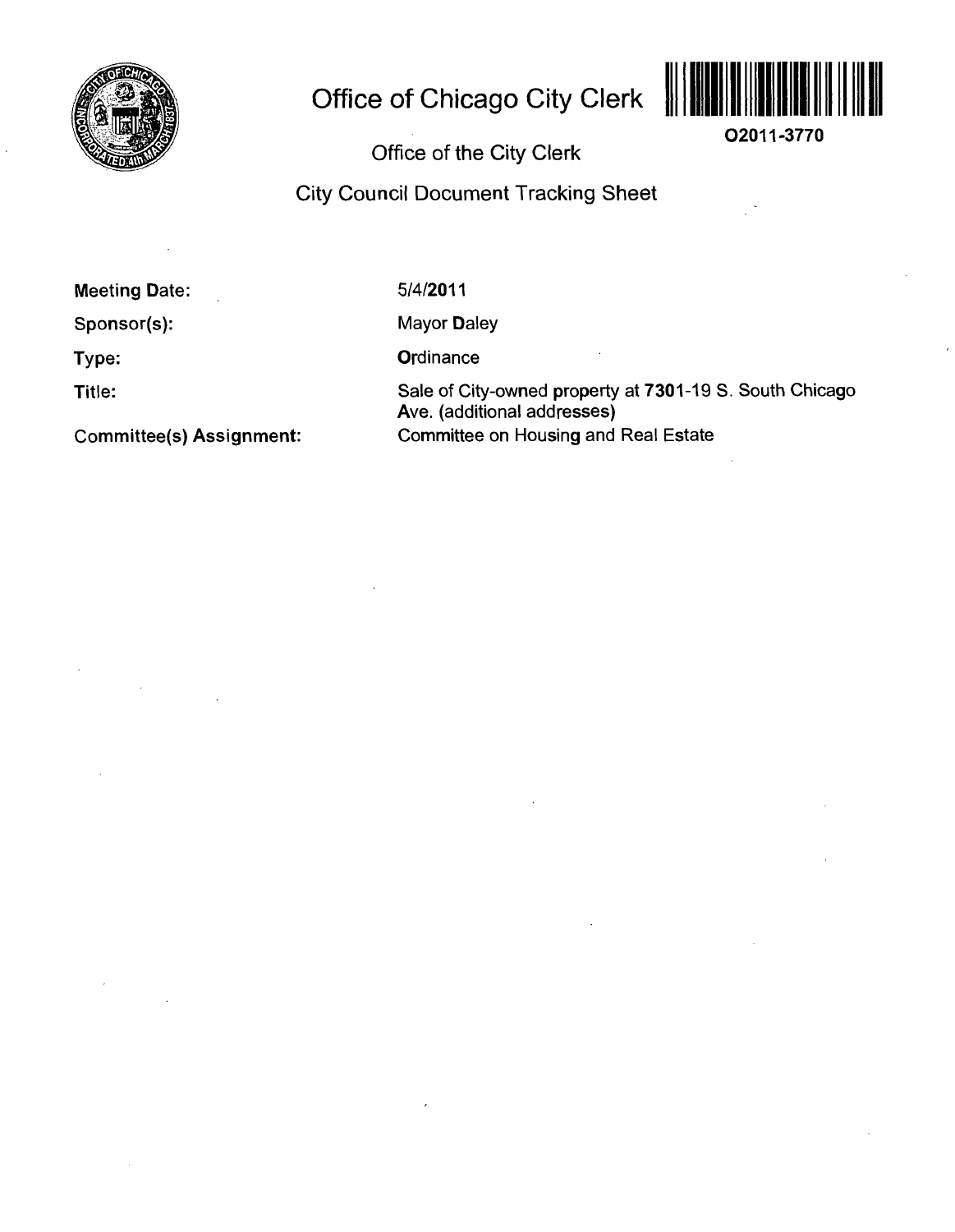

#### **OFFICE OF THE MAYOR**

CITY OF CHICAGO

RICHARD M. DALEY **MAYOR** 

May 4,2011

## TO THE HONORABLE, THE CITY COUNCIL OF THE CITY OF CHICAGO

Ladies and Gentlemen:

At the request of the Commissioner of Housing and Economic Development, 1 transmit herewith ordinances authorizing the sale of city-owned property.

Your favorable consideration of these ordinances will be appreciated.

Very truly yours. 'ori Mayor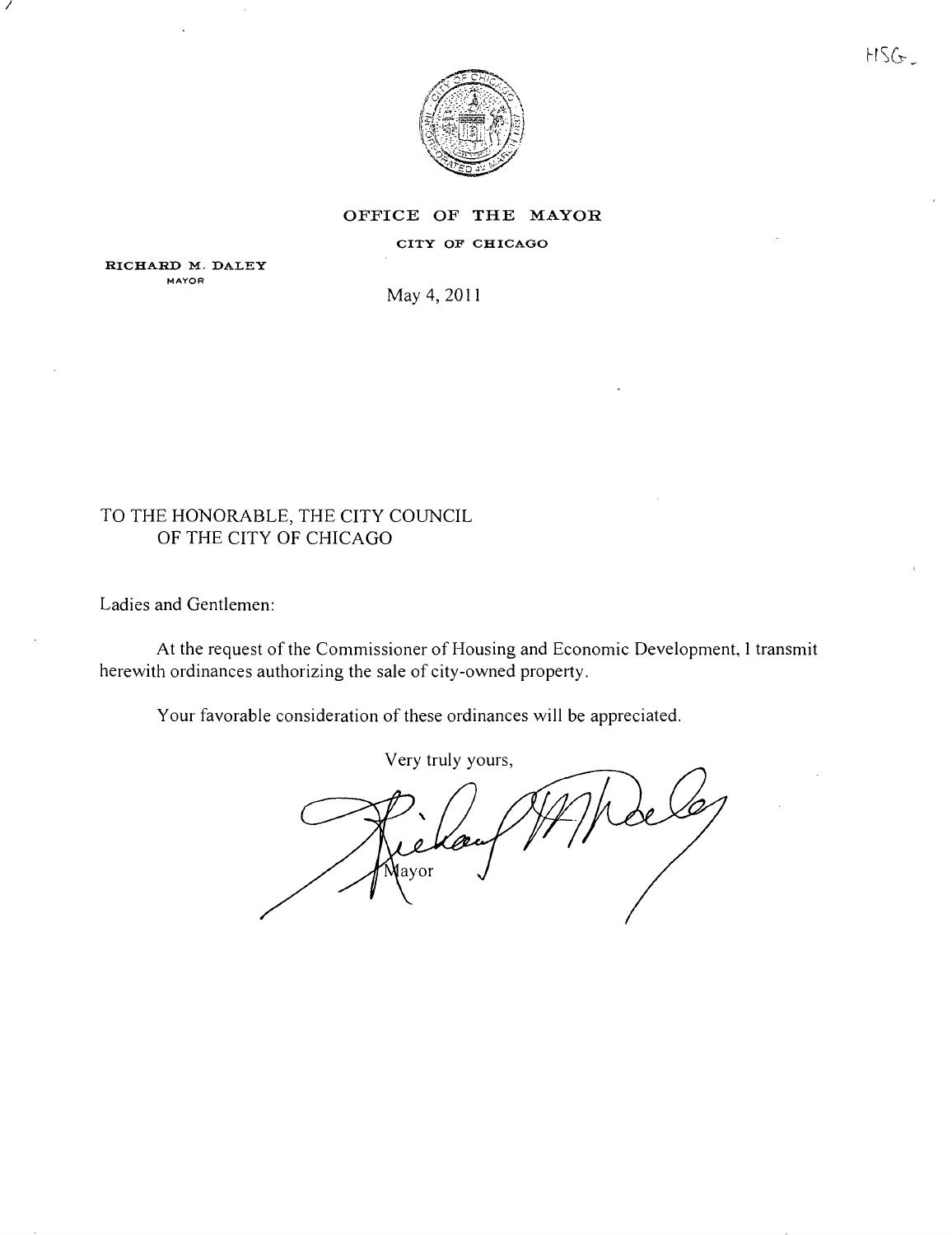#### **ORDINANCE**

WHEREAS, the City of Chicago ("City") is a home rule unit of government by virtue of the provisions of the Constitution of the State of Illinois of 1970, and as such, may exercise any power and perform any function pertaining to its government and affairs; and

WHEREAS, the City is the owner of the vacant parcels of properties located at 7301 -7319 S. South Chicago Ave., 7369 S. South Chicago Ave., and 1031-35 E. 73<sup>rd</sup> St., Chicago, Illinois, which are legally described on Exhibit A attached to this ordinance (collectively, the "Properties"), which Properties are located in the  $73<sup>rd</sup>$  & University Tax Increment Financing Area ("Area") established pursuant to ordinances adopted by the City Council of the City on September 13, 2006, and published in the Journal of Proceedings of the City Council for such date at pages 83559 through 83667;and

WHEREAS, the Comer Science and Education Foundation, a not-for-profit corporation ("Grantee"), having an address of 20875 Crossroads Circle, Suite 100, Waukesha, WI 53186, has offered to purchase the Properties from the City for the sum of One Hundred Fifty Six Thousand Five Hundred and No/100 Dollars (\$156,500.00), such amount being the appraised fair market value of these Properties; and

WHEREAS, the Grantee's south campus includes the Gary Comer Youth Center, Gary Comer College Prep neighborhood charter high school, and an associated youth educational garden and the Grantee desires to improve and use the Properties as additional landscaped open space appurtenant thereto; and

WHEREAS, public notice advertising the City's intent to enter into a negotiated sale of these Properties with the Grantee and requesting altemative proposals appeared in the Chicago Sun-Times, a newspaper of general circulation, on April 11, 2011, and April 18, 2011; and

WHEREAS, no alternative proposals were received by the deadline indicated in the aforesaid notice; now, therefore,

#### **BE IT ORDAINED BY THE CITY COUNCIL OF THE CITY OF CHICAGO:**

SECTION 1. The City Council hereby approves the sale of these Properties to the Grantee in the amount of One Hundred Fifty Six Thousand Five Hundred and No/100 Dollars (\$156,500.00).

SECTION 2. The Mayor or his proxy is authorized to execute, and the City Clerk or Deputy City Clerk is authorized to attest, a quitclaim deed conveying these Properties to the Grantee. Such deed shall include a covenant obligating the Grantee to use these Properties only for use consistent with the land uses permitted under the redevelopment plan for the Area: Grantee's acceptance of the City's deed shall,constitute Grantee's agreement to such covenant. The quitclaim deed shall also contain language substantially in the following form:

 $\mathbf{1}$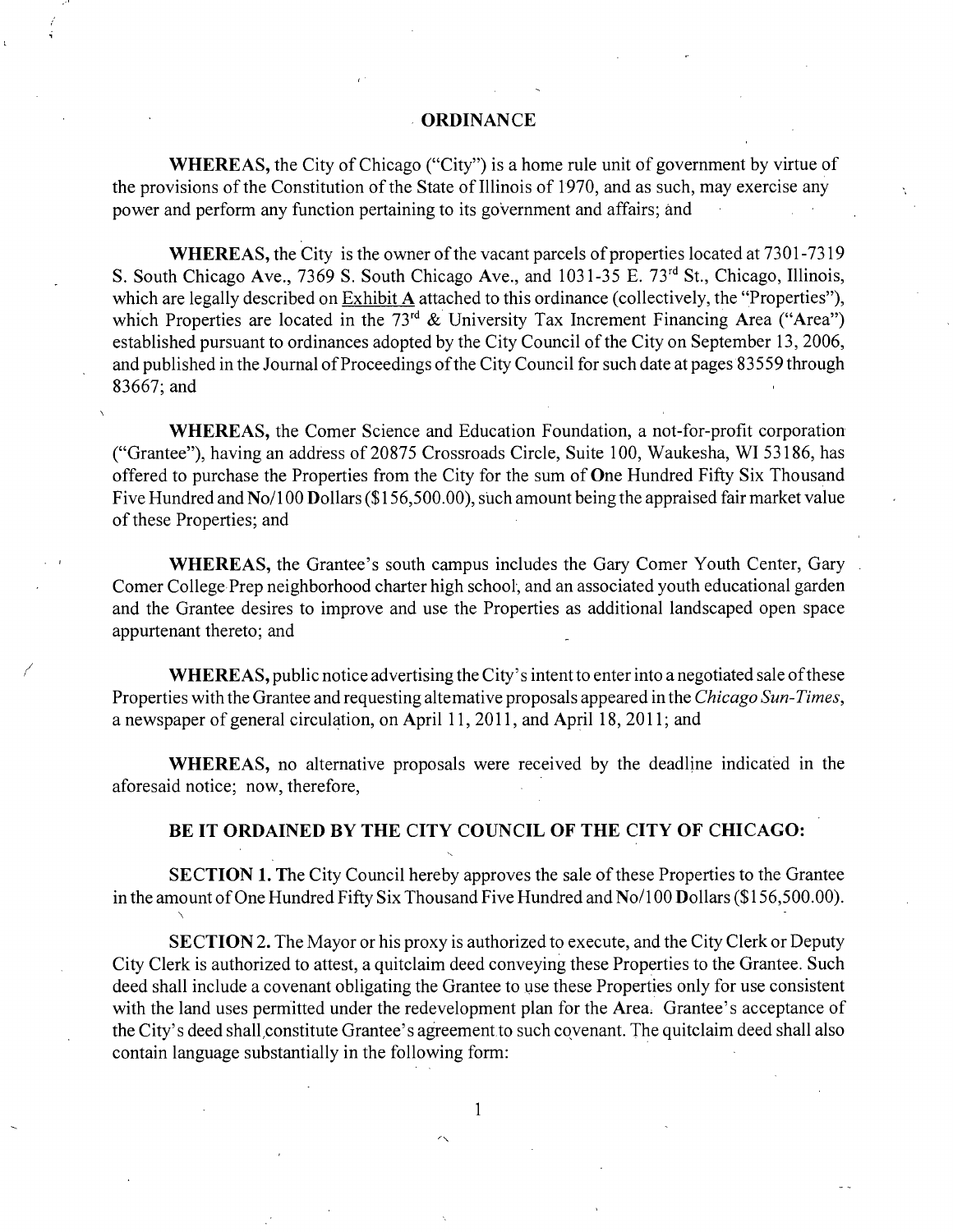This conveyance is subject to the express condition that these Properties are improved with landscaped open space within six (6) months of the date of this deed. In the event that the condition is not met, the City of Chicago may re-enter these Properties and revest title in the City of Chicago. Grantee, at the request of the City of Chicago, covenants to execute and deliver to the City a reconveyance deed to these Properties to further evidence such revesting of title. This right of reverter and re-entry shall terminate upon the issuance of a certificate of completion, release or similar instrument by the City of Chicago.

The Grantee acknowledges that if, after such six (6) month period, the Grantee develops these Properties with a residential housing project, as defined under and that is subject to Secfion 2-44-090 of the Municipal Code of the City (the "Affordable Requirements Ordinance"), the Grantee and such project shall be obligated to comply with the Affordable Requirements Ordinance.

SECTION 3. If any provision of this ordinance shall be held to be invalid or unenforceable for any reason, the invalidity or unenforceability of such provision shall not affect any of the other provisions of this ordinance.

SECTION 4. All ordinances, resolutions, motions or orders inconsistent with this ordinance are hereby repealed to the extent of such conflict

SECTION 5. This ordinance shall take effect upon its passage and approval.

Attachments:

Exhibit A Legal Description

 $\overline{2}$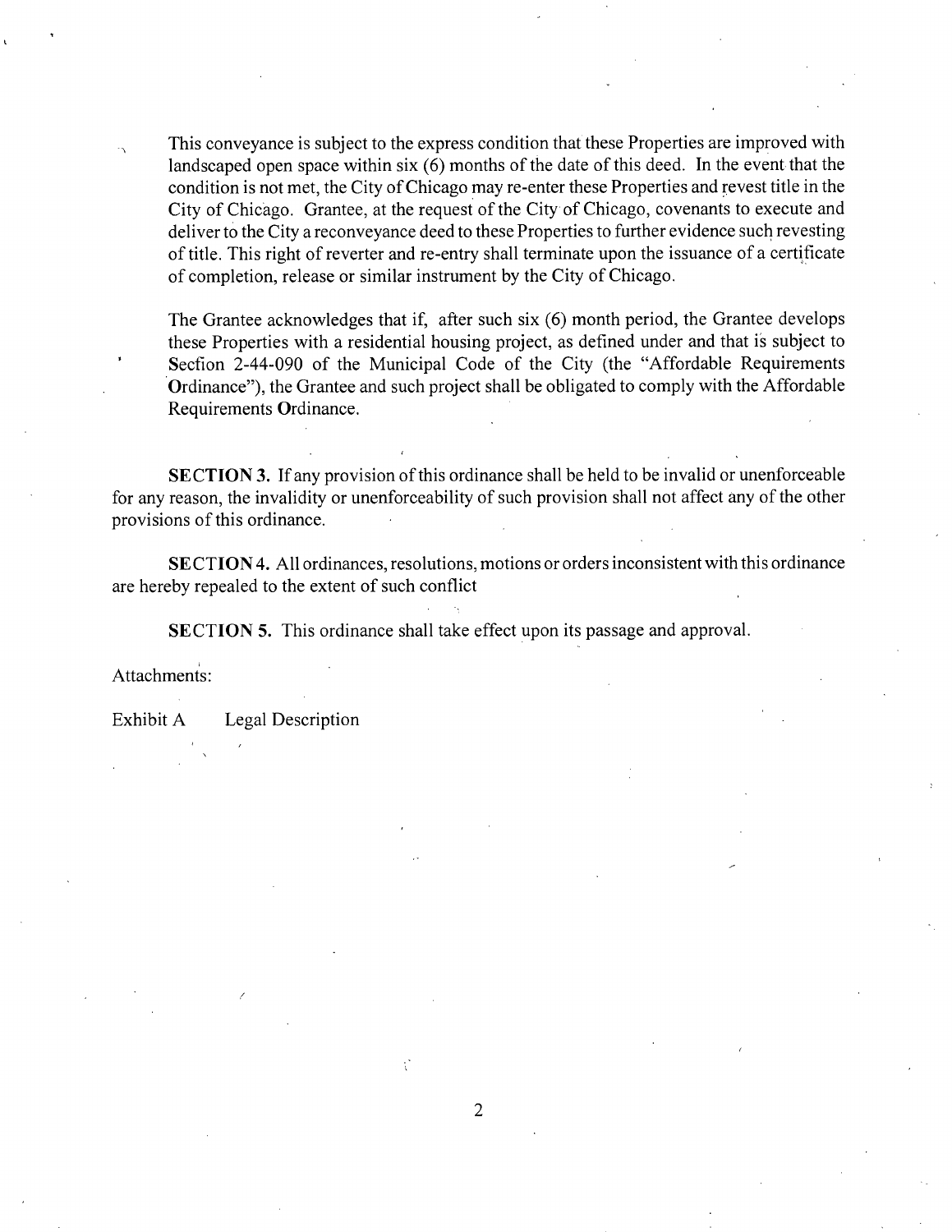# **EXHIBIT A**

**Legal Description (Subject to Title Commitment and Survey):** 

#### **PARCEL 1:**

Lot 26 thru 28 in Block 20 in Cornell Subdivision of the West  $\frac{1}{2}$  of Section 26 and Southeast 1/4 of Section 26, Township 38 North, Range 14, East of the Third Principal Meridian, in Cook County, Illinois.

Address: 7301-19 S. South Chicago Avenue  $C_{\alpha}$ 

Property Index Number: 20-26-120-001-0000 Property Index Number: 20-26-120-001 -0000

PARCEL 2:

 $\mathcal{L}$ 

Lot 9 in Block 20 in Cornell, being a Subdivision of the West  $\frac{1}{2}$  of Section 26 and the Southeast 1/4 of Section 26, Township 38 North, Range 14, East of the Third Principal Meridian, in Cook County, Illinois. ^ '

| Address: | 7369 S. South Chicago Avenue |
|----------|------------------------------|
|          | Chicago, Illinois 60619      |
|          |                              |

Property Index Number: 20-26-120-014-0000

PARCEL<sub>3</sub>:

Lot 29 and 30 in Block 20 in Cornell, a Subdivision of Sections 26 and 35, Township 28 North, Range 14, East of the Third Principal Meridian, in Cook County, Illinois.

Address: 1031-1035 E. 73<sup>rd</sup> Street Chicago, Illinois 60619

Property Index Numbers: 20-26-120-015-0000 and 20-26-120-016-0000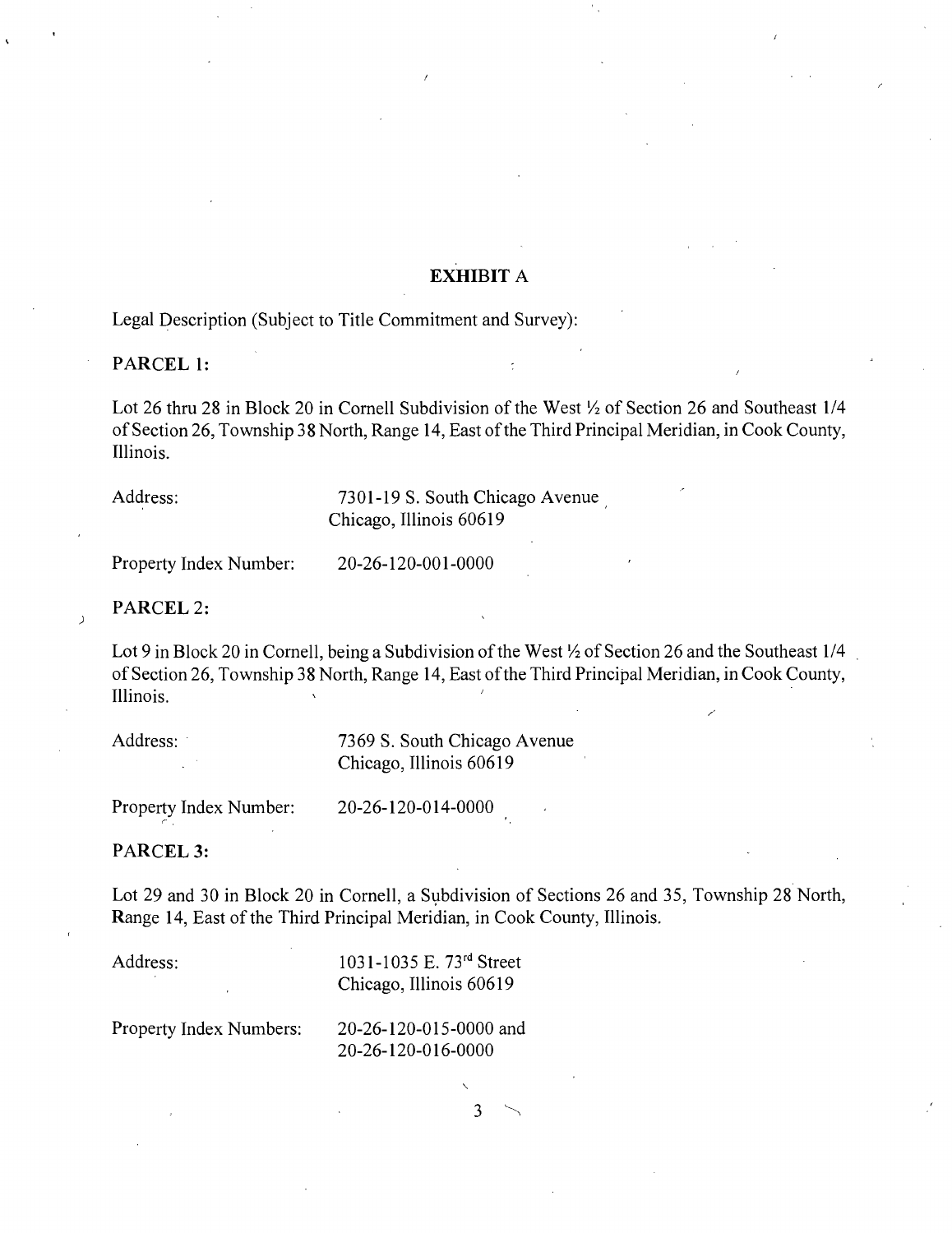#### **ORDINANCE**

WHEREAS, the City of Chicago ("City") is a home rule unit of govemment by virtue of the provisions of the Consfitution of the State of Illinois of 1970, and as such, may exercise any power and perform any function pertaining to its government and affairs; and

WHEREAS, the City is the owner of the vacant parcels of properties located at 7301-7319 S. South Chicago Ave., 7369 S. South Chicago Ave., and 1031-35 E. 73<sup>rd</sup> St., Chicago, Illinois, which are legally described on Exhibit A attached to this ordinance (collectively, the "Properties"), which Properties are located in the  $73<sup>rd</sup>$  & University Tax Increment Financing Area ("Area") established pursuant to ordinances adopted by the City Council of the City on September 13, 2006, and published in the Joumal of Proceedings of the City Council for such date at pages 83559 through 83667;and

**r**  WHEREAS, the Comer Science and Education Foundation, a not-for-protit corporation ("Grantee"), having an address of 20875 Crossroads Circle, Suite 100, Waukesha, WI 53186, has offered to purchase the Properties from the City for the sum of One Hundred Fifty Six Thousand Five Hundred and No/100 Dollars (\$156,500.00), such amount being the appraised fair market value of these Properties; and

WHEREAS, the Grantee's south campus includes the Gary Comer Youth Center, Gary Comer College Prep neighborhood charter high school, and an associated youth educational garden and the Grantee desires to improve and use the Properties as additional landscaped open space appurtenant thereto; and

WHEREAS, public notice advertising the City's intent to enter into a negotiated sale of these Properties with the Grantee and requesting alternative proposals appeared in the Chicago Sun-Times, a newspaper of general circulation, on April 11, 2011, and April 18, 2011; and

WHEREAS, no alternative proposals were received by the deadline indicated in the aforesaid notice; now, therefore,

#### **BE IT ORDAINED BY THE CITY COUNCIL OF THE CITY OF CHICAGO:**

SECTION L The City Council hereby approves the sale of these Properties to the Grantee in the amount of One Hundred Fifty Six Thousand Five Hundred and No/100 Dollars (\$156,500.00).

SECTION 2. The Mayor or his proxy is authorized to execute, and the City Clerk or Deputy City Clerk is authorized to attest, a quitclaim deed conveying these Properties to the Grantee, Such deed shall include a covenant obligating the Grantee to use these Properties only for use consistent with the land uses permitted under the redevelopment plan for the Area. Grantee's acceptance of the City's deed shall constitute Grantee's agreement to such covenant. The quitclaim deed shall also contain language substantially in the following form: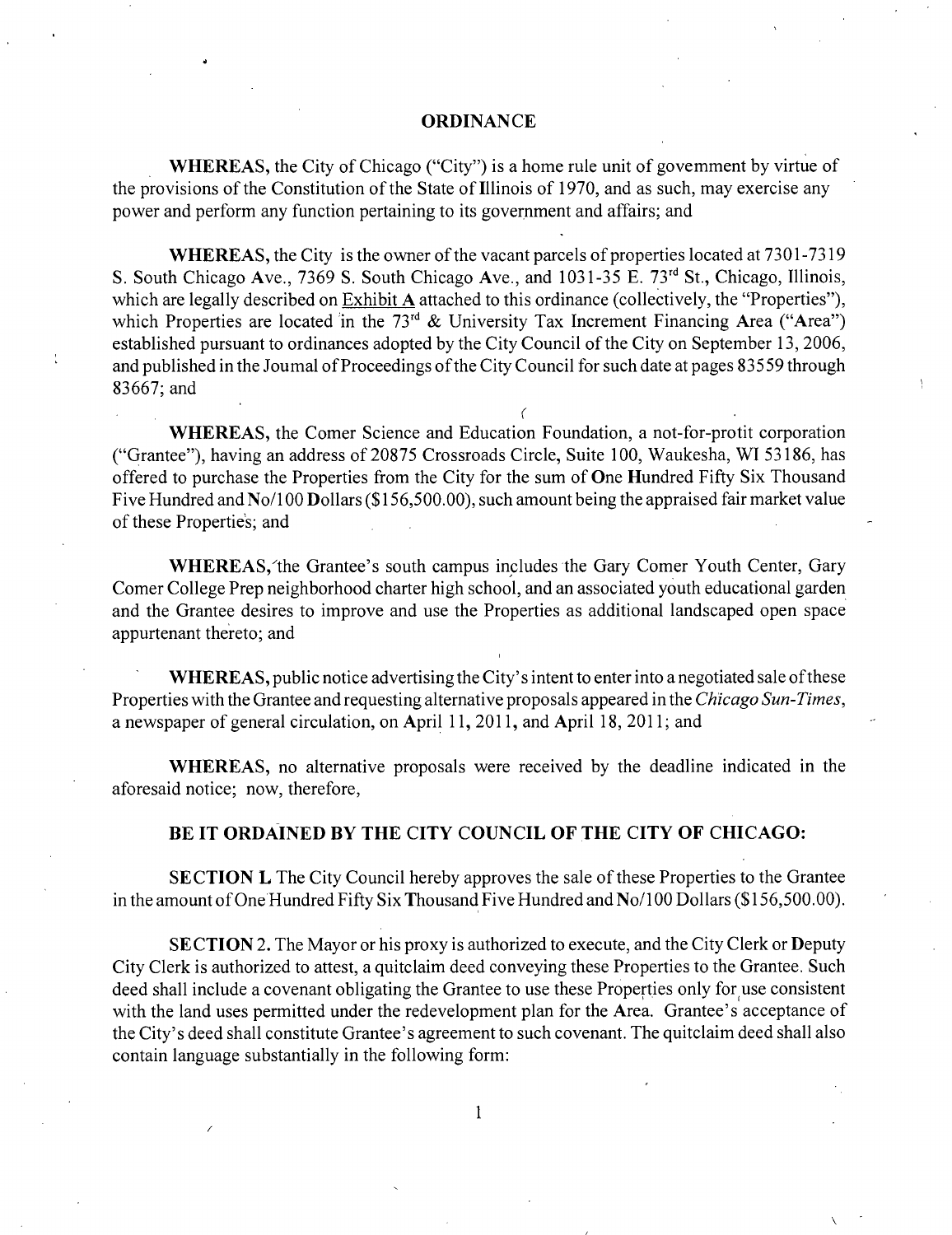This conveyance is subject to the express condition that these Properties are improved with landscaped open space within six (6) months of the date of this deed. In the event that the condition is not met, the City of Chicago may re-enter these Properties and revest title in the City of Chicago. Grantee, at the request of the City of Chicago, covenants to execute and deliver to the City a reconveyance deed to these Properties to further evidence such revesting of tifie. This right of reverter and re-entry shall terminate upon the issuance of a certificate of completion, release or similar instrument by the City of Chicago.

The Grantee acknowledges that if, after such six (6) month period, the Grantee develops these Properties with a residential housing project, as detined under and that is subject to Section 2-44-090 of the Municipal Code of the City (the "Affordable Requirements Ordinance"), the Grantee and such project shall be obligated to comply with the Affordable Requirements Ordinance.

SECTION 3. If any provision of this ordinance shall be held to be invalid or unenforceable for any reason, the invalidity or unenforceability of such provision shall not affect any of the other provisions of this ordinance.

SECTION 4. All ordinances, resolutions, motions or orders inconsistent with this ordinance are hereby repealed to the extent of such conflict

SECTION 5. This ordinance shall take effect upon its passage and approval.

Attachments:

Exhibit A Legal Description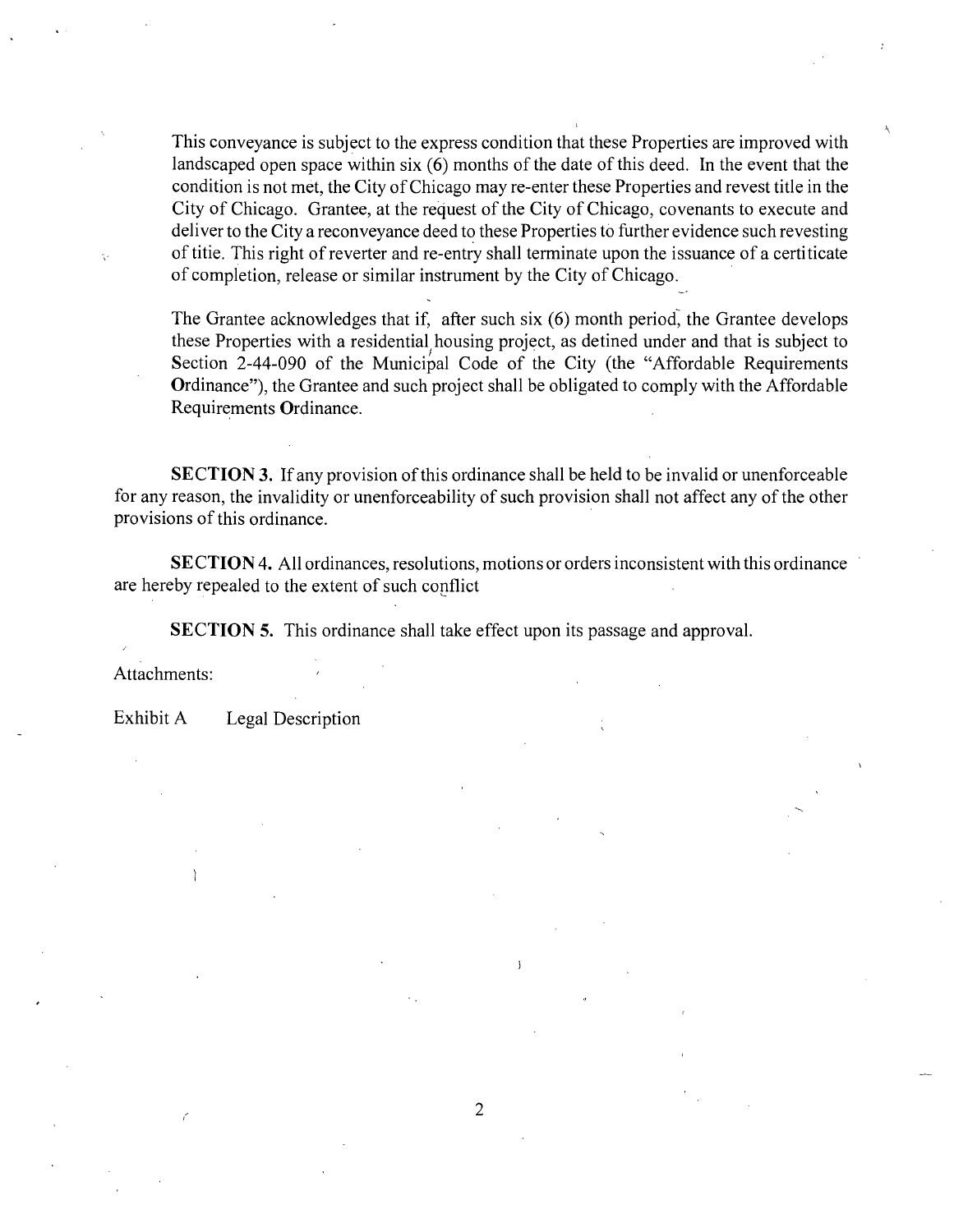#### EXHIBIT A

**Legal Description (Subject to Title Commitment and Survey):** 

#### **PARCEL 1:**

Lot 26 thru 28 in Block 20 in Comell Subdivision of the West  $\frac{1}{2}$  of Section 26 and Southeast 1/4 of Section 26, Township 38 North, Range 14, East of the Third Principal Meridian, in Cook County, Illinois.

Address: 7301-19 S. South Chicago Avenue

 $C_{\alpha}$ 

20-26-120-001-0000 Property Index Number: 20-26-120-001 -0000

**PARCEL 2:** 

Lot 9 in Block 20 in Comell, being a Subdivision of the West  $\frac{1}{2}$  of Section 26 and the Southeast 1/4 of Secfion 26, Township 38 North, Range 14, East of the Third Principal Meridian, in Cook County, Illinois.

| Address: | 7369 S. South Chicago Avenue |
|----------|------------------------------|
|          | Chicago, Illinois 60619      |

20-26-120-014-0000 **Property Index Number: 20-26-120-014-0000** 

PARCEL<sub>3</sub>:

Lot 29 and 30 in Block 20 in Cornell, a Subdivision of Sections 26 and 35, Township 28 North, Range 14, East of the Third Principal Meridian, in Cook County, Illinois.

**1** 

| Address:                | 1031-1035 E. 73 <sup>rd</sup> Street<br>Chicago, Illinois 60619 |  |
|-------------------------|-----------------------------------------------------------------|--|
| Property Index Numbers: | $20-26-120-015-0000$ and                                        |  |

20-26-120-016-0000

 $\overline{3}$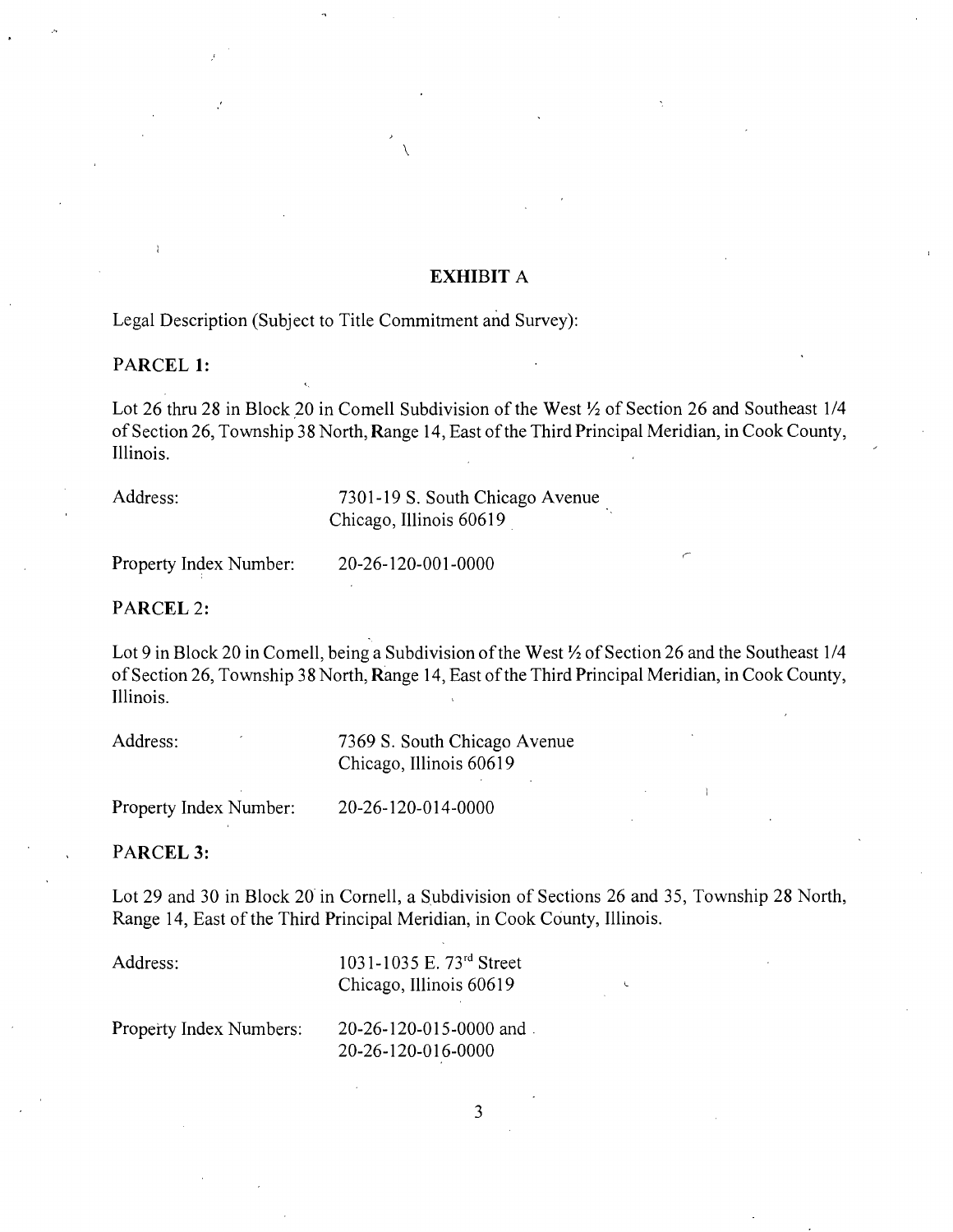# **CITY OF CHICAGO ECONOMIC DISCLOSURE STATEMENT AND AFFIDAVIT**

### **SECTION I - GENERAL INFORMATION**

**A. Legal name of the Disclosing Party submitting this EDS. Include d/b/a/ if applicable:** 

**Comer Science and Education Foundation** 

**Check ONE of the fpllowing three boxes:** 

**Indicate whether the Disclosing Party submitting this EDS is;** 

- **1. M the Applicant** 
	- **OR**
- 2. **[]** a legal entity holding a direct or indirect interest in the Applicant. State the legal name of the Applicant in which the Disclosing Party holds an interest: **OR**
- **3.** [ ] a legal entity with a right of control (see Section II.B.1.) State the legal name of the entity in **which the Disclosing Party holds a right of control:**

| B. Business address of the Disclosing Party: |                              |                            | 20875 Crossroads Circle, Suite 100 |                                  |  |
|----------------------------------------------|------------------------------|----------------------------|------------------------------------|----------------------------------|--|
|                                              |                              |                            | Waukesha, WI 53186                 |                                  |  |
|                                              | C. Telephone: $262-798-5080$ | Fax: $262-798-5087$        |                                    | Email: bschleicher@gcionline.com |  |
|                                              | D. Name of contact person:   | William T. Schleicher, Jr. |                                    |                                  |  |

**E. Pederal Employer Identification No. (if you have one):** 

**F, Brief description of contract, transaction or other undertaking (referred to below as the "Matter") to which this EDS pertains. (Include project number and location of property, if applicable):** 

**Negotiated sale of 7301-19 and 7369 S. South Chicago Avenue, and 1031-35 E. 73rd Street** 

**O, Which City agency or department is requesting this EDS? Dept of Housing and Economic Development** 

If the Matter is a contract being handled by the City's Department of Procurement Services, please **complete the foUowing:** 

| Specification $#$ | N/A | and Contract $#$<br>N/A |  |
|-------------------|-----|-------------------------|--|
|                   |     |                         |  |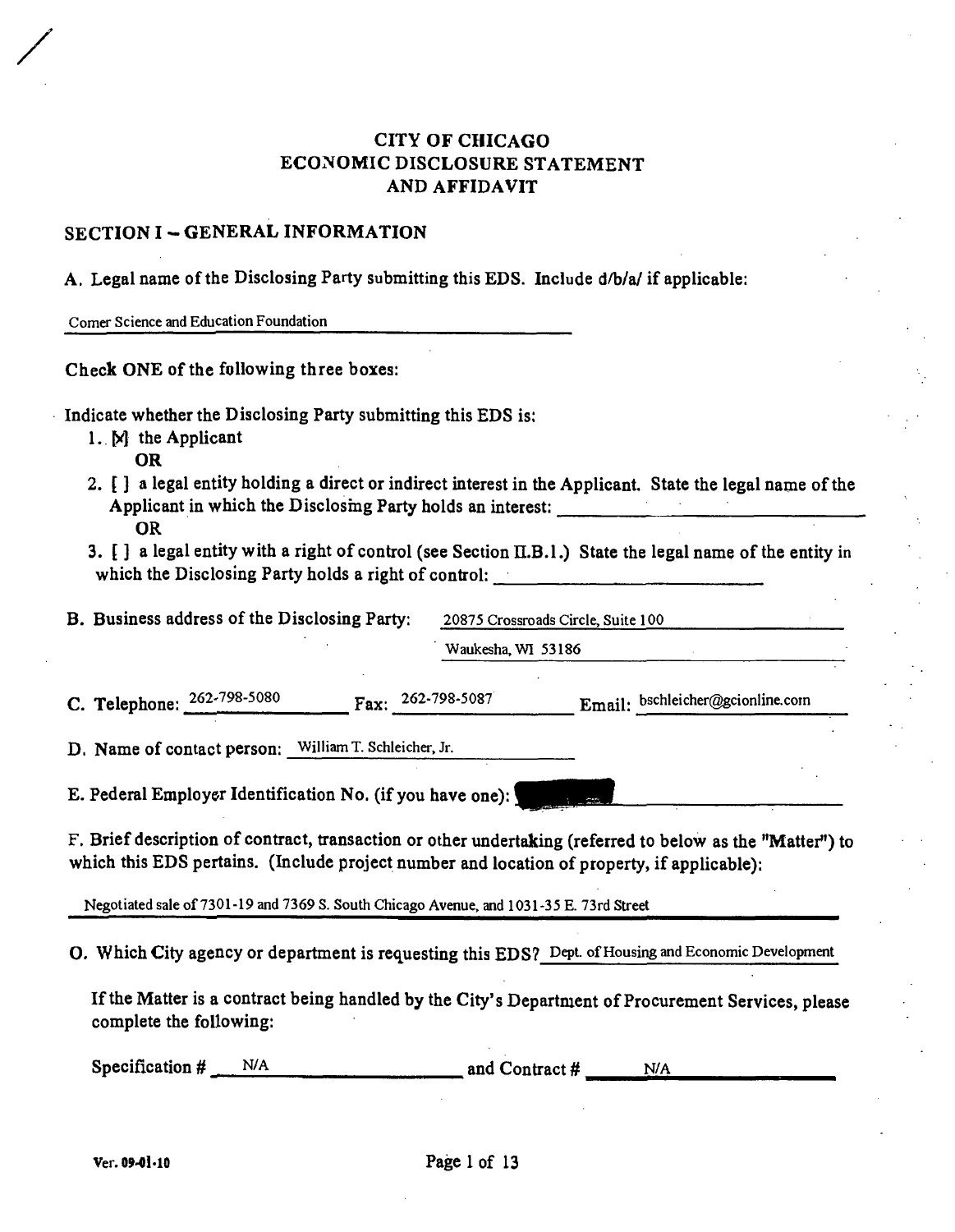#### **SECTION II - DISCLOSURE OF OWNERSHIP INTERESTS**

#### **A. NATURE OF THE DISCLOSING PARTY**

| Indicate the nature of the Disclosing Party:                                     |
|----------------------------------------------------------------------------------|
| [] Limited liability company                                                     |
| [] Limited liability partnership<br>[ ] Publicly registered business corporation |
| $\lceil \cdot \rceil$ do $\lceil \cdot \rceil$ venture                           |
| $\lbrack x \rbrack$ Not-for-profit corporation                                   |
| (Is the not-for-proill corporation also a $501(c)(3)$ )?                         |
| $M$ Yes<br>[ ] No                                                                |
| $[X]$ Other (please specify)                                                     |
| Private Foundation                                                               |
|                                                                                  |

**2. For legal entities, the state (or foreign country) of incorporation or organization, if applicable;** 

**Illinois** 

3. For legal entities not organized in the State of Illinois: Has the organization registered to do **business ia the State of Illinois as a foreign entity?** 

[] Yes [] No [3] N/A

**B. IF THE DISCLOSING PARTY IS A LEGAL ENTITY:** 

1. List below the full names and titles of all executive officers and all directors of the entity. **NOTE: For not-for-profit corporations, also list below ali members, if any, which are legal entities. If**  there are no such members, write "no members." For trusts, estates or other similar entitiea, list below the legal titleholder(s).

If the entity is a general partnership, limited partnership, limited liability company, limited liability **partnership or joint venture, list below the name and title of each general partner, managing member, manager or any other person or entity that controls the day-to-day management ofthe Disclosing Party. NOTE; Each legal entity listed below must submit an EDS on its own behalf.** 

**Nam© Title See Attached No Members** 

**2. Please provide the following information concerning each person or entity having a direct or indirect beneficial interest (mcluding ownership) in excess of 7.5% of the Disclosing Party. Bxamplea ofsuch an interest include shares in a corporation, partnership interest in a partnership or joint venture.** 

**!**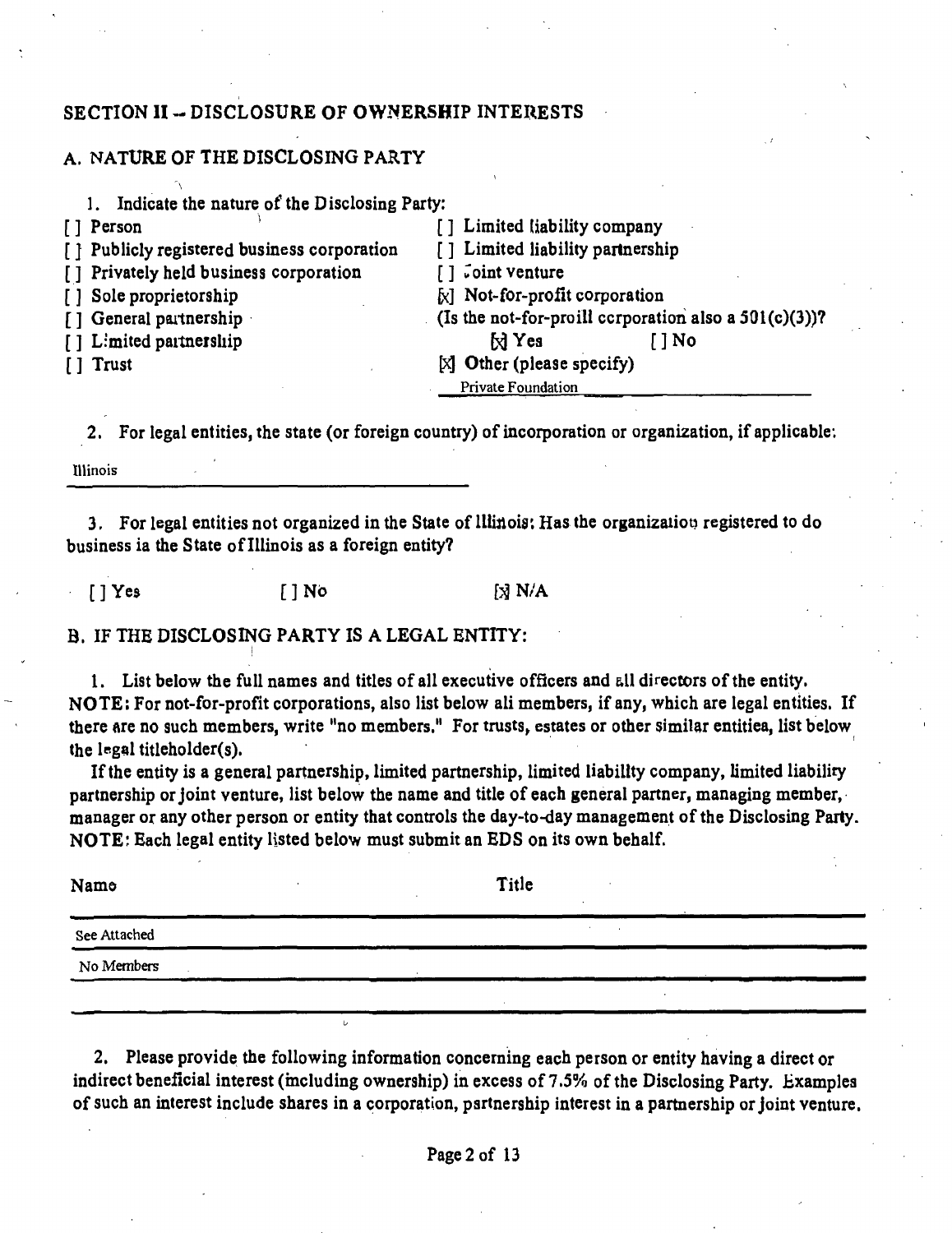#### SECTION II-DISCLOSURE OF OWNERSHIP INTERESTS ATTACHMENT

# SECTION II, B., I.

Ì

Ť

 $\mathbf{I}$ 

The Comer Science & Education Foundation's officers and directors are listed below;

| <b>NAME</b>                | <b>TITLE</b>              |
|----------------------------|---------------------------|
| Guy Comer                  | President & Director      |
| Stephanie Comer            | Vice President & Director |
| William T. Schleicher, Jr. | Secretary & Director      |
| Vicki Kalnins              | Treasurer                 |

 $\iota$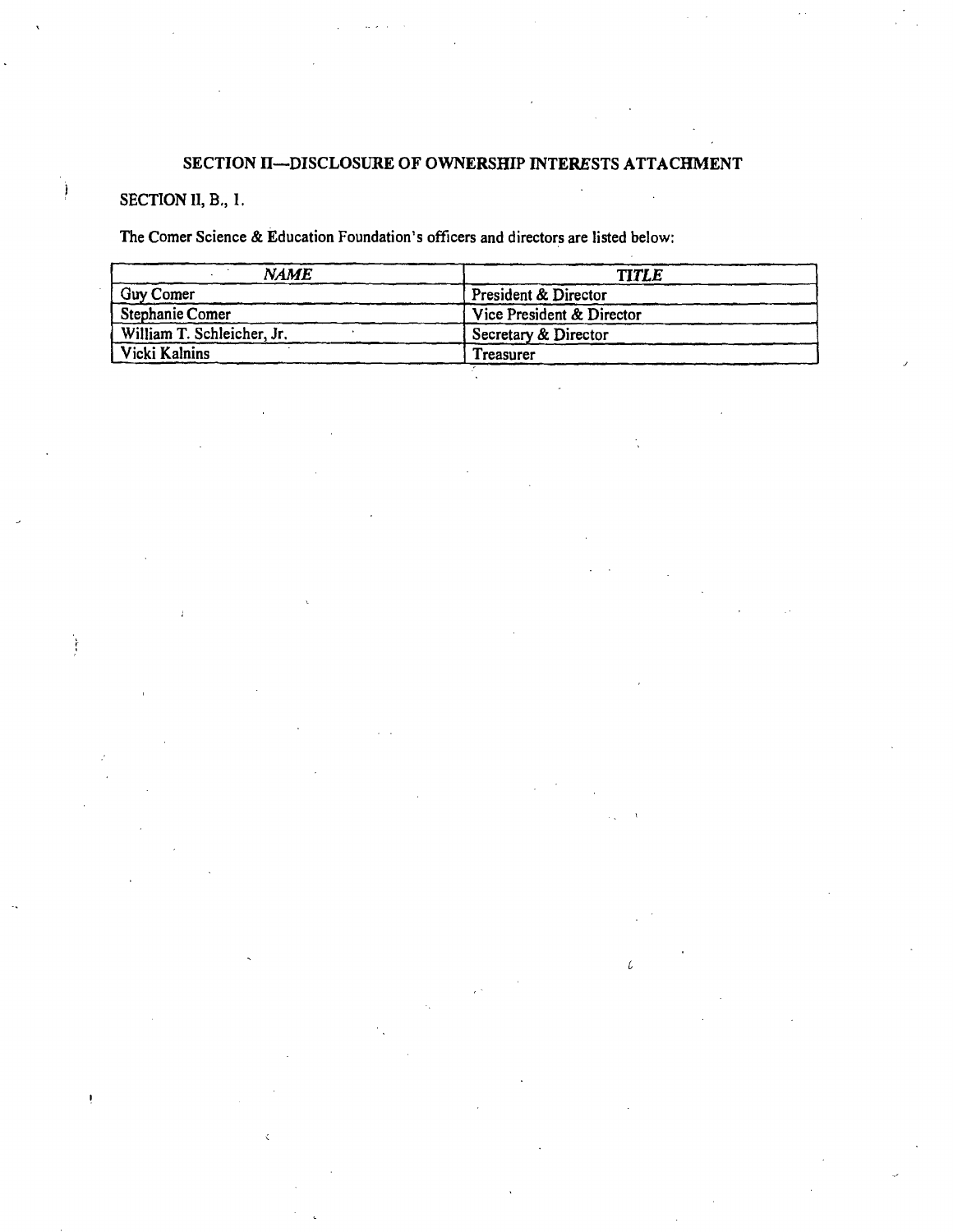interest of a member or manager in a limited liability company, or interest of a beneficiary of a trust, **estate or other similar entity. If none, state "None.\*' NOTE: Pursuant to Section 2-154-030 of the Municipal Code of Chicago ("Municipal Code"), the City may require any such additional information from any applicant which is reasonably intended to achieve full disclosure.** 

| Name | <b>Business Address</b> |    | Percentage Interest in the<br>Disclosing Party |        |  |  |
|------|-------------------------|----|------------------------------------------------|--------|--|--|
| None |                         |    |                                                |        |  |  |
|      |                         |    |                                                |        |  |  |
|      |                         |    |                                                |        |  |  |
|      |                         | ٨. |                                                | $\sim$ |  |  |

#### **SECTION ni - BUSINESS RELATIONSHIPS WITH CITY ELECTED OFFICIALS**

Has the Disclosing Party had a "business relationship," as defined in Chapter 2-156 of the Municipal Code, with any City elected official in the 12 months before the date this EDS is signed?

**[]Yes [j^No** 

**If yes, please identify below the name(s) of such City elected official(8) and describe such rel8tionship(s):** 

#### **SECTION IV - DISCLOSURE OF SUBCONTRACTORS AND OTHER RETAINED PARTIES**

**The Disclosing Party must disclose the name and business address of each subcontractor, attorney,**  lobbyist, accountant, consultant and any other person or entity whom the Disclosing Party has retained **or expects to retain in connection with the Matter, aa well as the nature ofthe relationship, and the total**  amount of the fees paid or estimated to be paid. The Disclosing Party is not required to disclose **employees who are paid solely through the Disclosing Party's regular payroll.** 

**"Lobbyist" means any person or entity who undertakes to influence any legislative or administrative action on behalf of any person or entity other than: (I) a not-for-profit entity, on an unpaid basis, or (2) himself. "Lobbyist" also means any person or entity any part of whose duties as an employee of another includes undertaking to influence any legislative or administrative action.** 

**If the Disclosing Party is uncertain whether a disclosure is required under this Section, the Disclosing Party must either ask the City whether disclosure is required or make the disclosure.**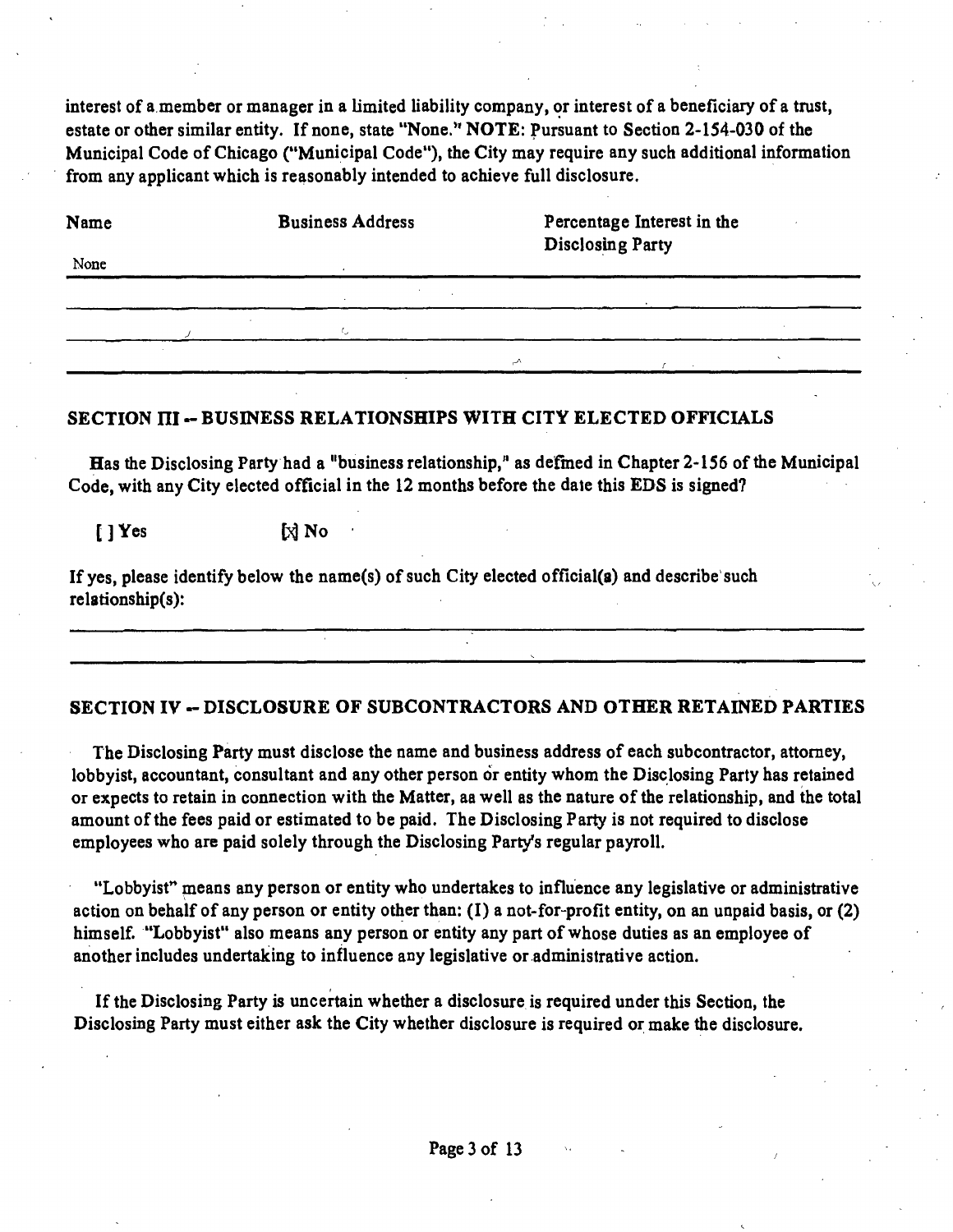**Name (indicate whether Business Relationship to Disclosing Party Fees (indicate whether retained or anticipated Address (subcontractor, attomey, paid or estimated.) NOTE:**  to be retained) lobbyist, etc.) "hourly rate" or "t.b.d.'\* ia

not an acceptable response.

See Attached

(Add sheets if necessary)

[] Check here if the Disclosing Party has not retained, nor expects to retain, any such persons or entitles.

**SECTION V - CERTIFICATIONS** 

#### A. COURT-ORDERED CHILD SUPPORT COMPLIANCE

Under Municipal Code Section 2-92-415, substantial owners of business entities that contract with the City must remain in compliance with their child support obligations throughout the contract's term.

Has any person who directly or indirectly owns 10% or more of the Disclosing Party been declared m arrearage on any child support obligations by any Illinois court of competent jurisdiction?

[] Yes [] No [X] No person directly or indirectly owns 10% or more of the Disclosing Party.

If "Yes," has the person entered into a court-approved agreement for payment of all support owed and is the person in compliance with that agreement?

 $[$   $]$   $Y$ es  $[$   $]$   $N$ o

#### B. FURTHER CERTIFICATIONS

1. Pursuant to Municipal Code Chapter 1-23, Article I ("Article I")(which the Applicant should consuh for defined terms (e.g., "doing business") and legal requirements), if the Disclosing Party submitting this EDS is the Applicant and is doing business with the City, then the Disclosing Party certifies as follows: (i) neither the Applicant nor any controlling person is currently indicted or charged with, or has admitted guilt of, or has ever been convicted of, or placed under supervision for, any criminal offense involving actual, attempted, or conspiracy to commit bribery, theft, fraud, forgery, perjury, dishonesty or deceit against an officer or employee of the City or any sister agency; and (ii) the Applicant understands and acknowledges that compliance with Article I is a continuing requirement for doing business with the City. NOTE: If Article I applies to the Applicant, the permanent compliance timeframe in Article I supersedes some five-year compliance timeframes in certifications 2 and 3 below.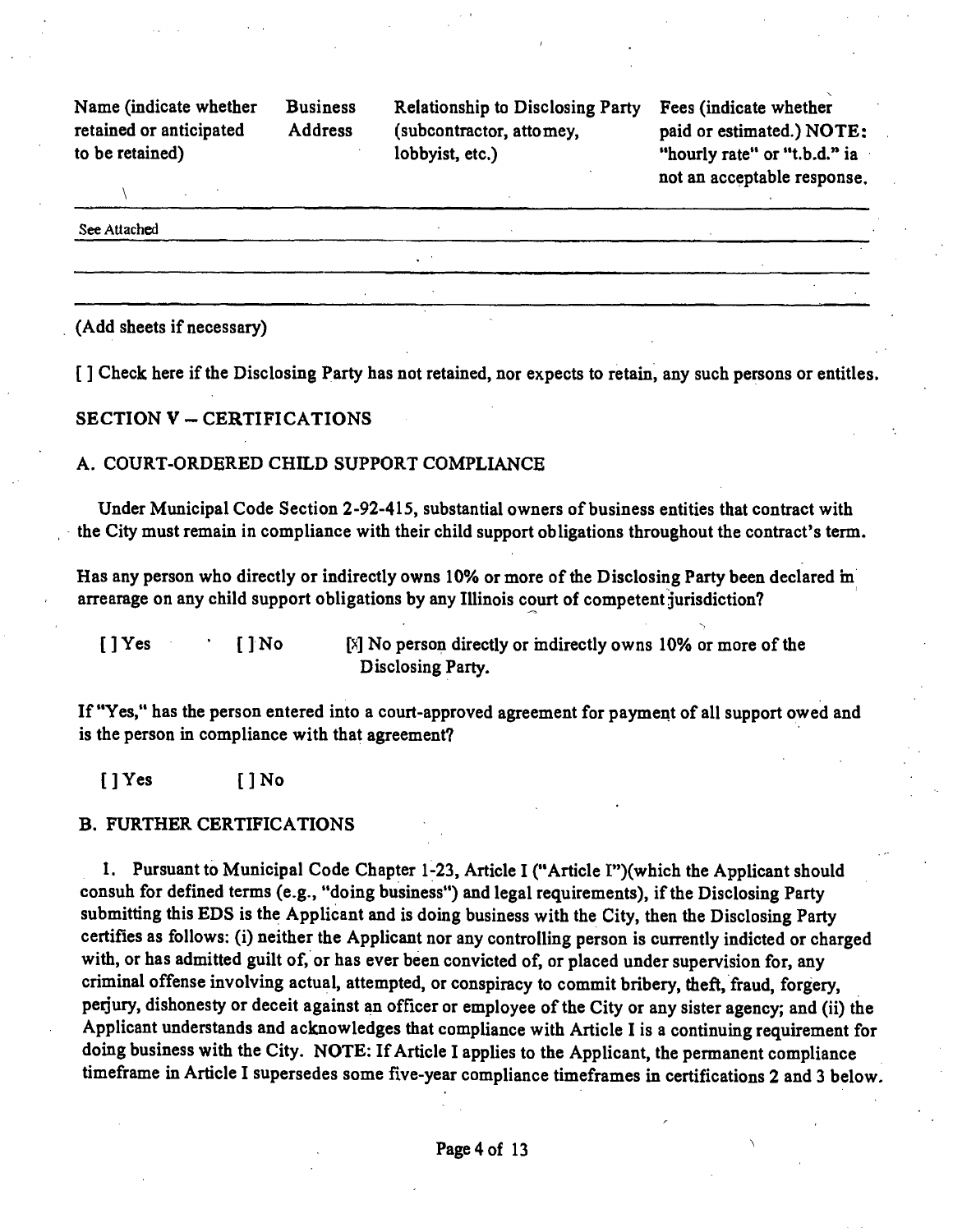# **SECTION IV-DISCLOSURE OF SUBCONTRACTORS AND OTHER RETAINED PARTIES**

| Name                                                             | <b>Business Address</b>                           | Relationship to                         | Fees                   |
|------------------------------------------------------------------|---------------------------------------------------|-----------------------------------------|------------------------|
| (indicate whether                                                |                                                   | <b>Disclosing Party</b>                 | (indicate whether paid |
| retained or anticipated                                          |                                                   | subcontractor, attorney,                | or estimated)          |
| to be retained)                                                  |                                                   | lobbyist, etc.)                         |                        |
| Neal & Leroy, LLC<br>(retained)                                  | 203 N. LaSalle<br>Suite 2300<br>Chicago, IL 60601 | Attomey                                 | $$10,000$ (estimated)  |
| The Shaw Group<br>(may be retained for<br>Phase I Environmental) | Suite 602<br>Chicago, IL 60654                    | Environmental<br>remediation consultant | \$10,000 (estimated).  |

# **ATTACHMENT**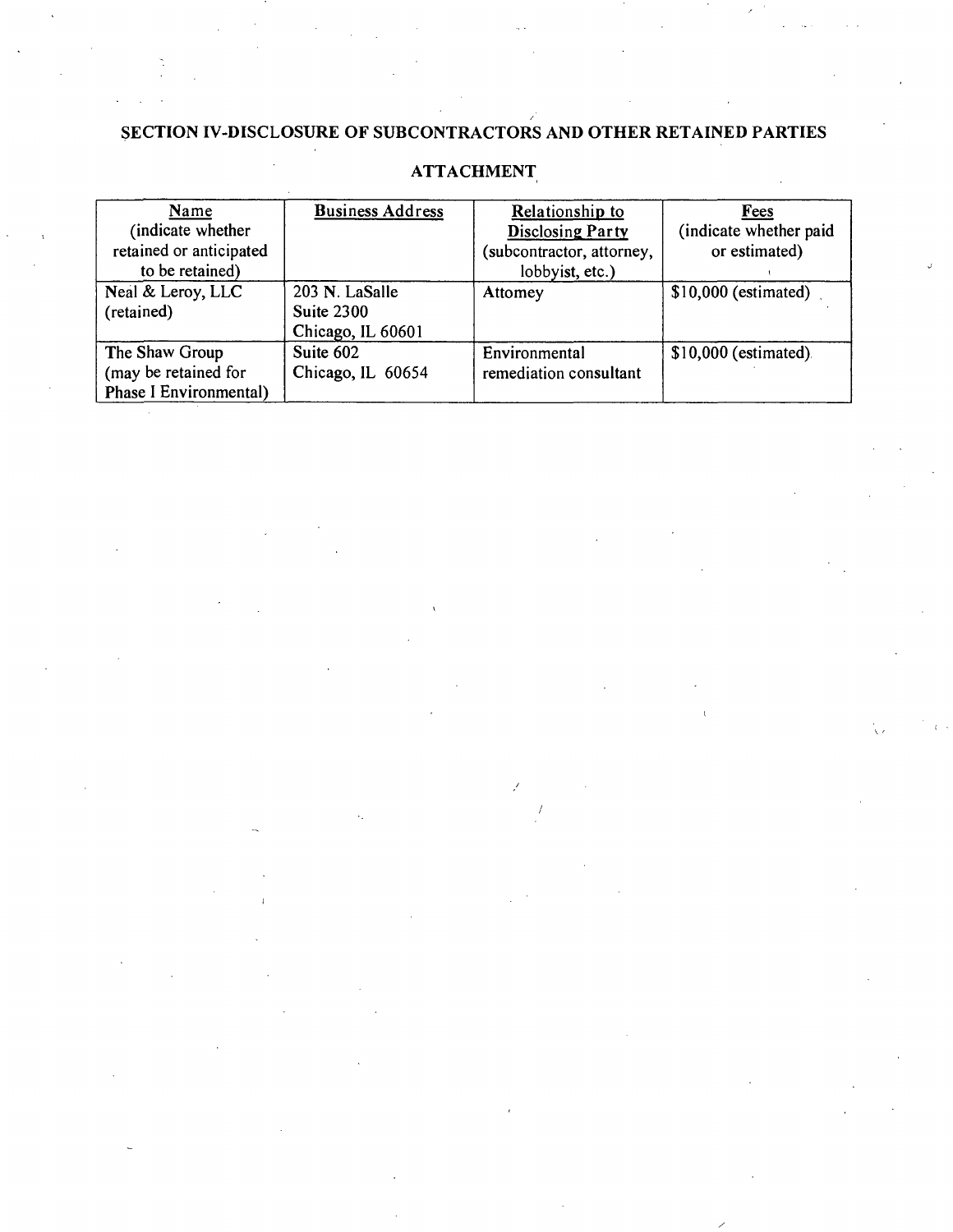**2. The Disclosing Party and, if the Disclosing Party is a legal entity, all of those persons or entities identified in Section II.B.1. of this EDS:** 

- **a. are not presently debarred, suspended, proposed for debarment, declared ineligible or voluntarily excluded from any transactions by any federal, state or local unit of govemment;**
- **b. have not, within a five-year period preceding the date of this EDS, been convicted of a criminal offense, adjudged guilty, or had a civil judgment rendered against them in connection with: obtaining, attempting to obtain, or performing a public (federal, state or local) transaction or**  contract under a public transaction; a violation of federal or state antitrust statutes; fraud; **embezzlement; theft; forgery; bribery; falsification or destruction of records; making false statements; or receiving stolen property;**
- **c. are not presently indicted for, or criminally or civilly charged by, a governmental entity (federal,**  state or local) with committing any of the offenses set forth in clause B.2.b. of this Section V;
- **d. have not, within a five-year period preceding the date of this EDS, had one or more public transactions (federal, state or local) terminated fbr cause or default; and ^ ^**
- **e. have not, within a five-year period preceding the date of this EDS, been convicted, adjudged guilty, or found liable in a civil proceeding, or in any criminal or civil action, including actions conceming environmental violations, instituted by the City or by the federal goveminent, any state, or any other unit of local govemment.**
- **3. The certifications in subparts 3,4 and 5 concem:**
- **the Disclosing Party;**

**• any "Contractor" (meaning any contractor or subcontractor used by the Disclosing Party in connection with the Matter, including but not limited to all persons or legal entities disclosed under Section IV, "Disclosure of Subcontractors and Other Retained Parties");** 

**• any "Affiliated Entity" (meaning a person or entity that, directly or mdirectly: controls the Disclosing Party, is controlled by the Disclosing Party, or is, with the Disclosing Party, under common control of another person or entity. Indicia of control include, without limitation:**  interlocking management or ownership; identity of interests among family members, shared facilities **and equipment; common use of employees; or organization of a business entity following the**  ineligibility of a business entity to do business with federal or state or local govemment, including **the City, using substantially the same management, ownership, or principals as the ineligible entity); with respect to Contractors, the term Affiliated Entity means a person or entity that directly or indirectly controls the Contractor, is controlled by it, or, with the Contractor, is under common control of another person or entity;** 

**• any responsible official of the Disclosing Party, any Contractor or any Affiliated Entity or any other official, agent or employee of the Disclosing Party, any Contractor or any Affiliated Entity,**  acting pursuant to the direction or authorization of a responsible official of the Disclosing Party, any **Contractor or any Affiliated Entity (collectively "Agents").**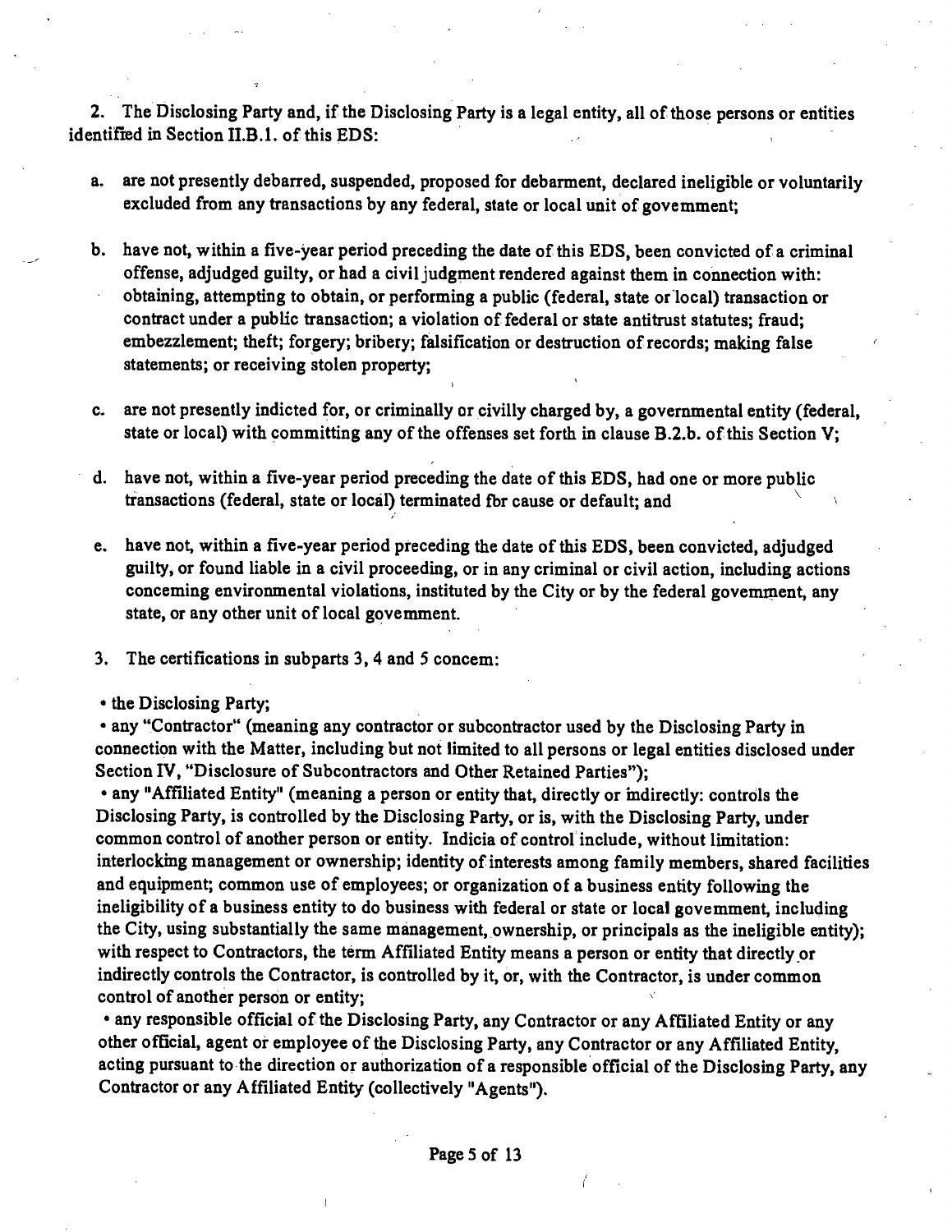**Neither the Disclosing Party, nor any Contractor, nor any Affiliated Entity of either the Disclosing Party**  or any Cootractor nor any Agents have, during the five years before the date this EDS is signed, or, with **respect to a Contractor, an Affiliated Entity, or an Affiliated Entity of a Contractor during the five years before the date of such Contractor's or Affiliated Entity's contract or engagement in connection with the Matter:** 

- **a. bribed or attempted to bribe, or been convicted or adjudged guilty of bribery or attempting to**  bribe, a public officer or employee of the City, the State of Illinois, or any agency of the federal **govemment or of any state or local govemment in the United States of America, in that officer's or employee's official capacity;**
- agreement, or been convicted or adjudged guilty of agreement or collusion among bidders or **b. agreed or colluded with other bidders or prospective bidders, or been a party to any such prospective bidders, in restraint of freedom of competition by agreement to bid a fixed price or otherwise; or**
- c. made an admission of such conduct described in a. or b. above that is a matter of record, but **have not been prosecuted for such conduct; or**

**d. violated the provisions of Municipal Code Section 2-92-610 (Living Wage Ordinance).** 

**4. Neither the Disclosing Party, Affiliated Entity or Contractor, or any of their employees, officials, agents or partners, is barred from contracting with any unit of state or local govemment as a result of engaging in or being convicted of (1) bid-rigging in violation of 720 ILCS 5/33E-3; (2) bid-rotating in violation of 720 ILCS 5/33E-4; or (3) any similar offense of any state or ofthe United States of America that contains the same elements as the offense of bid-rigging or bid-rotating.** 

**5. Neither the Disclosing Party nor any Affiliated Entity is listed on any ofthe following lists maintained by the Office of Foreign Assets Control of the U.S. Department of the Treasury or the Bureau of Industry and Security of the U.S. Department of Commerce or their successors: the Specially Designated Nationals List, the Denied Persons List, the Unverified List, the Entity List and the Debarred List.** 

**6. The Disclosing Party understands and shall comply with the applicable requirements of Chapters 2-55 (Legislative Inspector General), 2-5 6 (Inspector General) and 2-156 (Govemmental Ethics) of the Municipal Code.** 

**7. If the Disclosing Party is unable to certify to any of the above statements in this Part B (Further Certifications), the Disclosing Party must explain below:** 

**None** 

 $\rightarrow$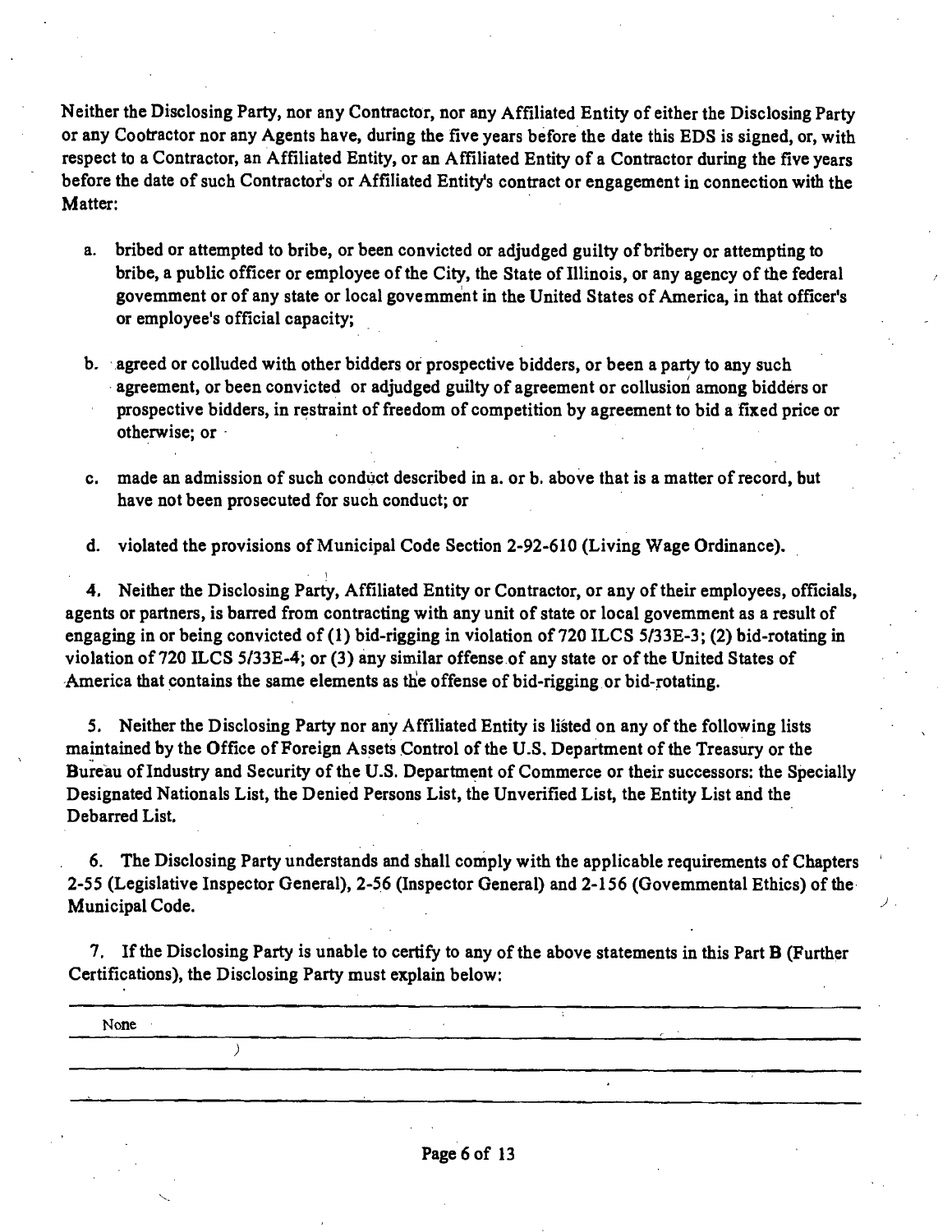If the letters "NA," the word "None," or no response appears on the lines above, it will be conclusively **presumed that the Disclosing Party certified to the above statements.** 

#### **C. CERTIFICATION OF STATUS AS FINANCIAL INSTITUTION**

**1. The Disclosing Party certifies that the Disclosing Party (check one)** 

**[ ] is \^ is npt** 

**a "financial institution" as defined in Section 2-32-455(b) ofthe Municipal Code.** 

**2. If the Disclosmg Party IS a financial institution, then the Disclosing Party pledges:** 

**"We are not and will not become a predatory lender as defined in Chapter 2-32 of the Municipal Code. We further pledge that none of our affiliates is, and none of them will become, a predatory**  lender as defined in Chapter 2-32 of the Municipal Code. We understand that becoming a predatory **lender or becoming an affiliate of a predatory lender may result in the loss of the privilege of doing business with the City."** 

If the Disclosing Party is unable to make this pledge because it or any of its affiliates (as defined in **Section 2-32-455(b) ofthe Municipal Code) is a predatory lender within the meaning of Chapter 2-32 ofthe Municipal Code, explain here (attach additional pages if necessary):** 

**If the letters "NA," the word "None," or no response appears on the lines above, it will be conclusively presumed that the Disclosing Party certified to the above statements.** 

**D. CERTIFICATION REGARDING INTEREST IN CITY BUSINESS** 

**Any words or terms that are defmed in Chapter 2-156 of the Municipal Code have the same meanings when used in this Part D.** 

**1, In accordance with Section 2-156-110 of the Municipal Code: Does any official or employee**  of the City have a financial interest in his or her own name or in the name of any other person or **entity in the Matter?** 

[] Yes **by E B** 

NOTE: If you checked "Yes" to Item D.1., proceed to Items D.2. and D.3. If you checked "No" to **Item D.l., proceed to Part E.**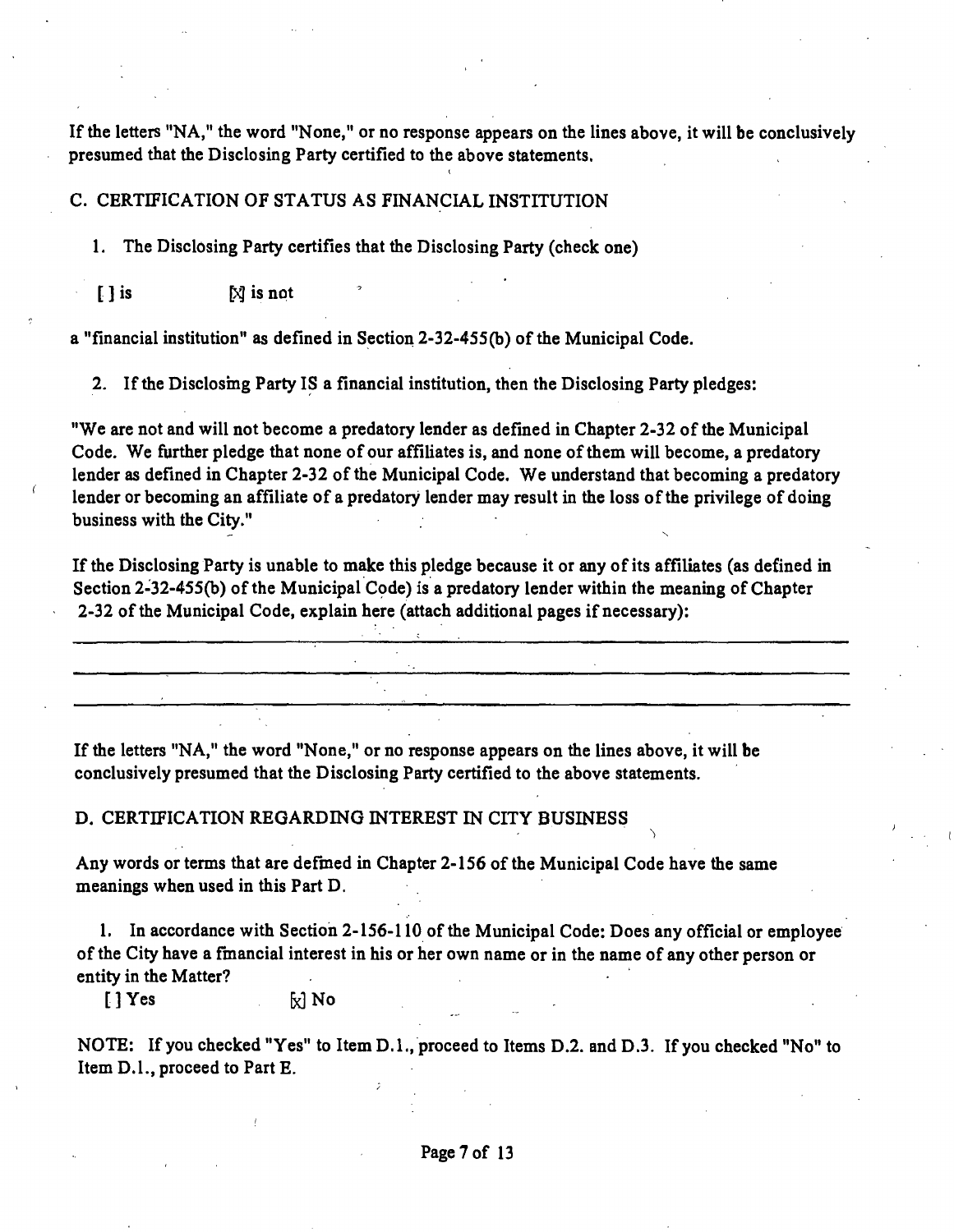**2. Unless sold pursuant to a process of competitive bidding, or otherwise permitted, no City elected official or employee shall have a financial interest in his or her own name or in the name of any other person or entity in the purchase of any property that (i) belongs to the City, or (ii) is sold**  for taxes or assessments, or (iii) is sold by virme of legal process at the suit of the City (collectively, **"City Property Sale"). Compensation for property taken pursuant to the City's eminent domain power does not constitute a financial interest within the meaning of this Part D.** 

**Does the Matter involve a City Property Sale?** 

**[ ] Yes [ i No** 

**3. If you checked "Yes" to Item D. 1 ..provide the names and business addresses ofthe City officials or employees having such interest and identify the nature of such interest:** 

| Name | <b>Business Address</b> | Nature of Interest |  |
|------|-------------------------|--------------------|--|
|      |                         |                    |  |
|      |                         |                    |  |

**4. The Disclosing Party further certifies that no prohibited fmancial interest in the Matter will be acquired by any City official or employee.** 

#### **E. CERTIFICATION REGARDING SLAVERY ERA BUSINESS**

**Please check either 1. or 2. below. If the Disclosing Party checks 2., the Disclosing Party must**  disclose below or in an attachment to this EDS all infonnation required by paragraph 2. Failure to **comply with these disclosure requirements may make any contract entered into with the City in cormection with the Matter voidable by the City.** 

**X I. The Disclosing Party verifies that the Disclosing Party has searched any and all records of the Disclosing Patty and any and all predecessor entities regarding records of investments or profits from slavery or slaveholder insurance policies during the slavery era (including insurance policies**  issued to slaveholders that provided coverage for damage to or injury or death of their slaves), and **the Disclosing Party has found no such records.** 

**2. The Disclosing Party verifies that, as a result of conducting the search in step 1 above, the Disclosing Party has found records of investments or profits from slavery or slaveholder insurance policies. The Disclosing Party verifies that the following constitutes full disclosure of all such records, including the names of any and all slaves or slaveholders described in those records:**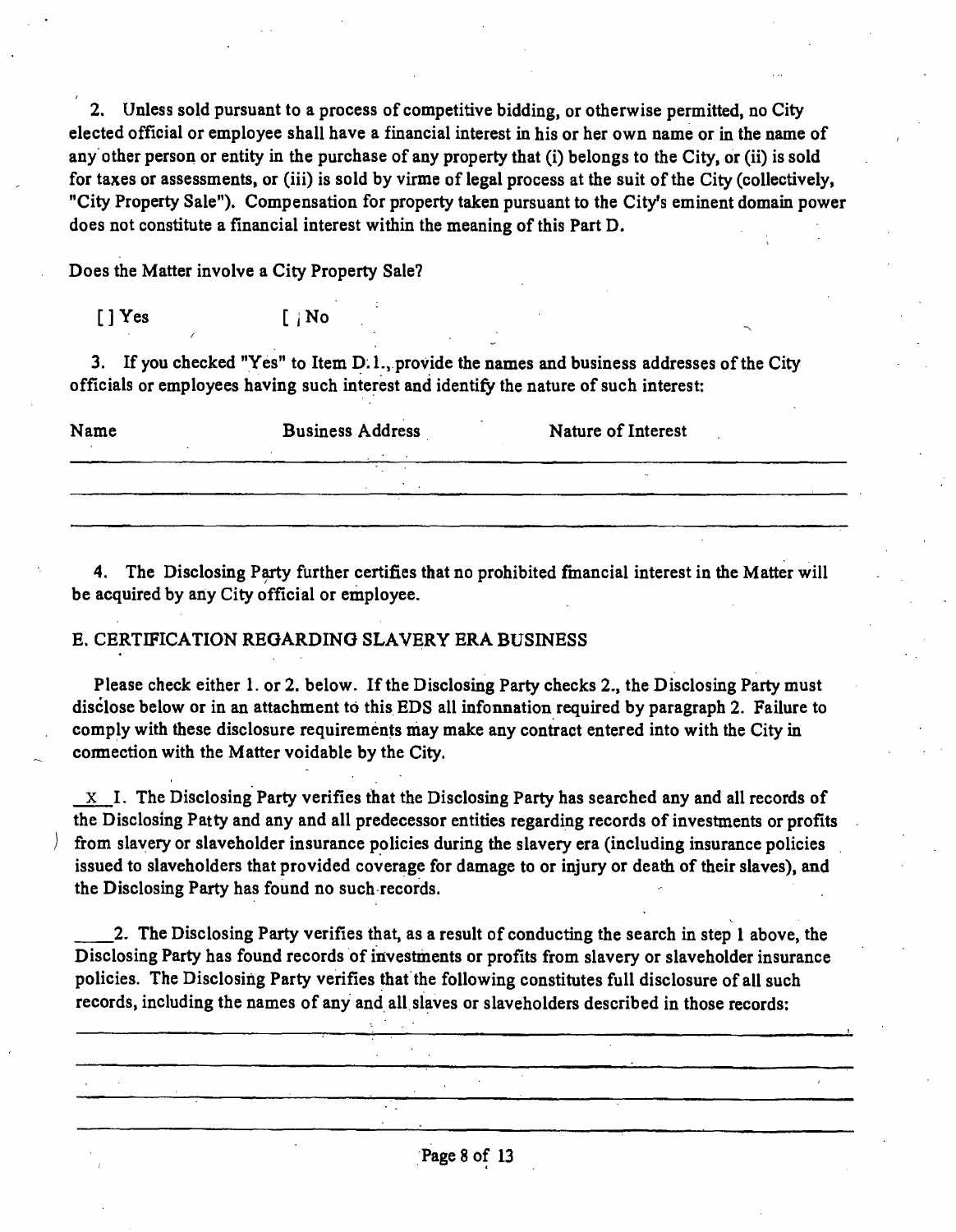#### **SECTION VI ~ CERTIFICATIONS FOR FEDERALLY FUNDED MATTERS**

**NOTE: If the Matter is federally funded, complete this Section VI. If tbe Matter is not federally funded, proceed to Section VII. For purposes of this Section VI, tax credits allocated by the City**  and proceeds of debt obligations of the City are not federal funding.

### **A. CERTIFICATION REGARDING LOBBYING r** *r*  $\vee$  *r*  $\vee$  *r*  $\vee$  *r*  $\vee$  *r*  $\vee$  *r*  $\vee$  *r*  $\vee$  *r*  $\vee$  *r*  $\vee$  *r*  $\vee$  *r*  $\vee$  *r*  $\vee$  *r*  $\vee$  *r*  $\vee$  *r*  $\vee$  *r*  $\vee$  *r*  $\vee$  *r*  $\vee$

**I. List below the names of all persons or entities registered under the federal Lobbying Disclosure Act of 1995 who have made lobbying contacts on behalf of the Disclosing Party with respect to the Matter: (Add sheets if necessary):** 

(If no explanation appears or begins on the lines above, or if the letters "NA" or if the word "None" **appear, it will be conclusively presumed that the Disclosing Party means that NO persons or entities registered under the Lobbying Disclosure Act of 1995 have made lobbying contacts on behalf of the Disclosing Party with respect to the Matter.)** 

**2. The Disclosing Party has not spent ahd will not expend any federally appropriated fimds to pay any person or entity listed in Paragraph A. l. above for his or her lobbying activities or to pay any person or entity to influence or attempt to influence an officer or employee of any agency, as defined by applicable federal law, a member of Congress, an officer or employee of Congress, or an employee of a member of Congress, in connection with the award of any federally funded contract, making any federally funded grant or loan, entering into any cooperative agreement, or to extend, continue, renew» amend, or modify any federally funded contract, grant, loan, or cooperative agreement,** 

**3. The Disclosing Party will submit ah updated certification at the end of each calendar quarter in which there occurs any event that materially affects the accuracy of the statements and information set**  forth in paragraphs A.1. and A.2. above.

**4. The Disclosing Party certifies that either: (i) it is not an organization described in section 501(c)(4) of the Intemal Revenue Code of 1986; or (ii) it is an organization described in section 501(c)(4) of the Internal Revenue Code of 1986 but has not engaged and will not engage in "Lobbying Activities".** 

**5. If the Disclosing Party is the Applicant, the Disclosing Party must obtain certifications equal in form and substance to paragraphs A.l. through A.4. above from all subcontractors before it awards any subcontract and the Disclosing Party must maintain all such subcontractors' certifications for the duration of the Matter and must make such certifications promptiy available to the City upon request.**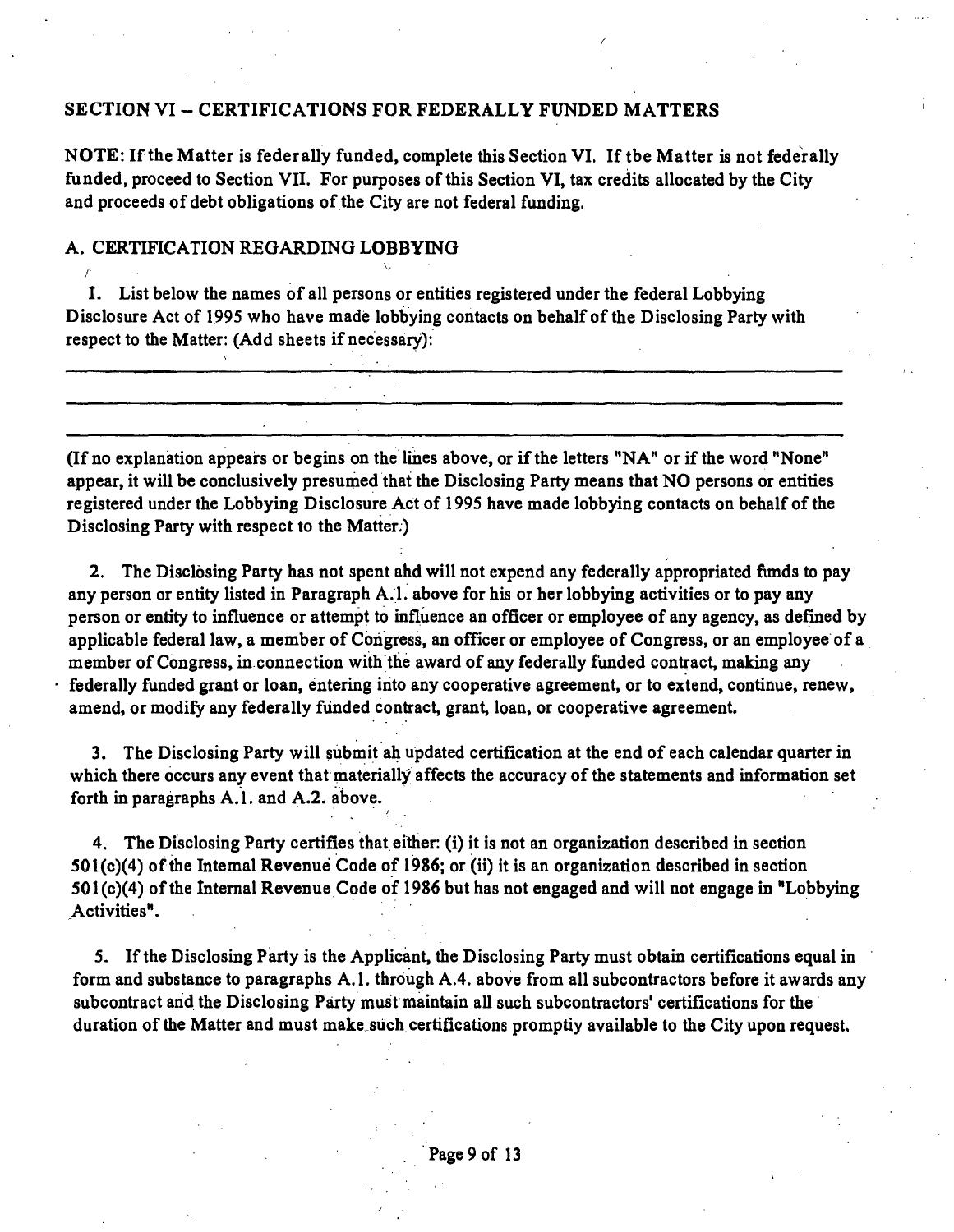#### **B. CERTIFICATION REGARDING EQUAL EMPLOYMENT OPPORTUNITY**

If the Matter is federally funded, federal regulations require the Applicant and all proposed subcontractors to submit the following information with their bids or in writing at the outset of **negotiations.**   $N/A$ 

**Is the Disclosing Party the Applicant?** 

**[]Yes []No** 

**If "Yes," answer the three questions below:** 

**1. Have you developed and do you have on file affirmative action programs pursuant to applicable federal regulations? (See 41 CFR Part 60-2.)** 

**[] Yes [JNo** 

**2. Have you filed with the Joint Reporting Committee, the Director of the Office of Federal Contract Compliance Programs, or the Equal Employment Opportunity Commission aU reports due under the applicable filing requirements?** 

**[]Yes ' [3No .** 

**3. Have you participated in any previous contracts or subcontracts subject to the equal opportunity clause?** 

**[] Yes []No** 

**If you checked "No" to question I. or 2. above, please provide an explanation:** 

# **SECTION VII - ACKNOWLEDGMENTS, CONTRACT INCORPORATION, COMPLIANCE, PENALTIES, DISCLOSURE**

**The Disclosing Party understands and agrees that:** 

**A. The certifications, disclosures, and acknowledgments contained in this EDS will become part of any contract or other agreement between the Applicant and the City in connection with the Matter, whether procurement, City assistance, or other City action, and are material inducements to the City's execution of any contract or taking other action with respect to the Matter. The Disclosing Party understands that it must comply with all statutes, ordinances, and regulations on which this EDS is based.** 

**B. The City's Govemmental Ethics and Campaign Financing Ordinances, Chapters 2-156 and 2-164 of the Municipal Code, impose certain duties and obligations on persons or entities seeking City contracts, work, business, or transactions. The full text of these ordinances and a training program is available on**  line at www.citvofchicago.org/Ethics, and may also be obtained from the City's Board of Ethics, 740 N.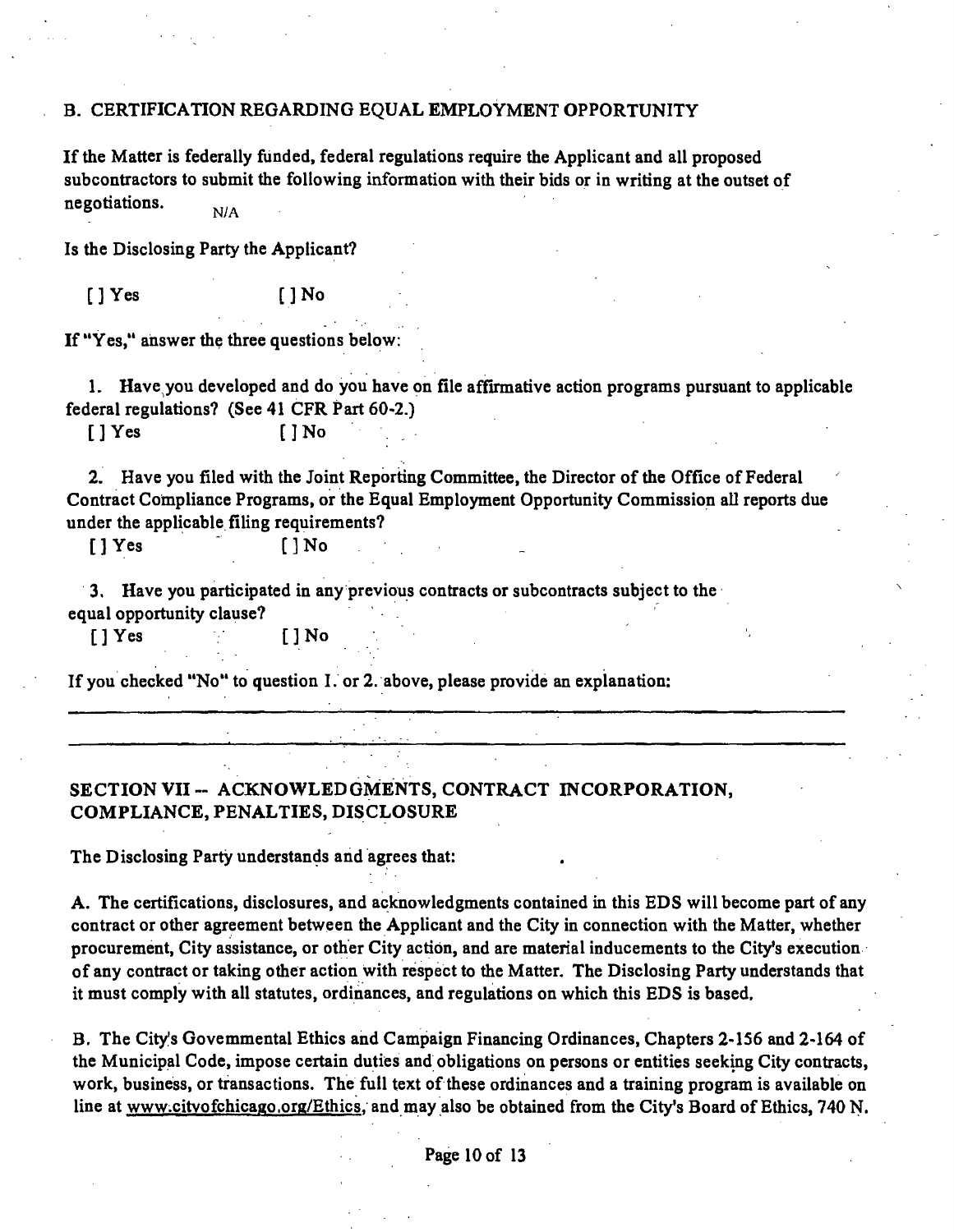Sedgwick St., Suite 500, Chicago, IL 60610, (312) 744-9660. The Disclosing Party must comply fully with the applicable ordinances.

C. If the City determines that any information provided in this EDS is false, incomplete or inaccurate, any contract or other agreement in connection with which it is submitted may be rescinded or be void or voidable, and the City may pursue any remedies under the contract or agreement (if not rescinded or void), at law, or in equity, including terminating the Disclosing Party^s participation in the Matter and/or declining to allow the Disclosing Party to participate in other transactions with the City. Remedies at law for a false statement of material fact may include incarceration and an award to the City of treble damages.

D. It is the City's policy to make this document available to the public on its Intemet site and/or upon request. Some or all of the information provided on this EDS and any attachments to this EDS may be made available to the public on the Internet, in response to a Freedom of Information Act request, or otherwise. By completing and signing tiiis EDS, the Disclosing Party waives and releases any possible rights or claims which it may have against the City in connection with the public release of information contained in this EDS and also authorizes the City to verify the accuracy of any information submitted in tills EDS.

E. The information provided in this EDS must be kept current. In the event of changes, the Disclosing Party must supplement this EDS up to the time the City takes action on the Matter. If the Matter is a contract being handled by the City's Department of Procurement Services, the Disclosing Party must update this EDS as the contract requires. NOTE: With respect to Matters subject to Article I of Chapter 1-23 of the Municipal Code (imposing PERMANENT INELIGIBILITY for certam specified offenses), the information provided herein regarding eligibility must be kept current for a longer period, as required by Chapter 1-23 and Section 2-154-020 of the Municipal Code.

The Disclosing Party represents and warrants that:

F.I. The Disclosing Party is not delinquent in the payment of any tax administered by the Illinois Department of Revenue, nor are the Disclosing Party or its Affiliated Entities delinquent in paying any fine, fee, tax or other charge owed to the City. This includes, but is not limited to, all water charges, sewer charges, license fees, parking tickets, property taxes or sales taxes.

F.2 If the Disclosing Party is the Applicant, the Disclosing Party and its Affiliated Entities will not use, nor permit their subcontractors to use, any facility listed by the U.S. E.P.A. on the federal Excluded Parties List System ("EPLS") maintained by the U. S, General Services Administration.

F.3 If the Disclosing Party is the Applicant, the Disclosing Party will obtain from any contractors/subcontractors hired or to be hired in connection with the Matter certifications equal in form and substance to those in F.1. and F.2, above and will not, without the prior written consent of the City, use any such contractor/subcontractor that does not provide such certifications or that the Disclosing Party has reason to believe has not provided or cannot provide truthfhl certifications.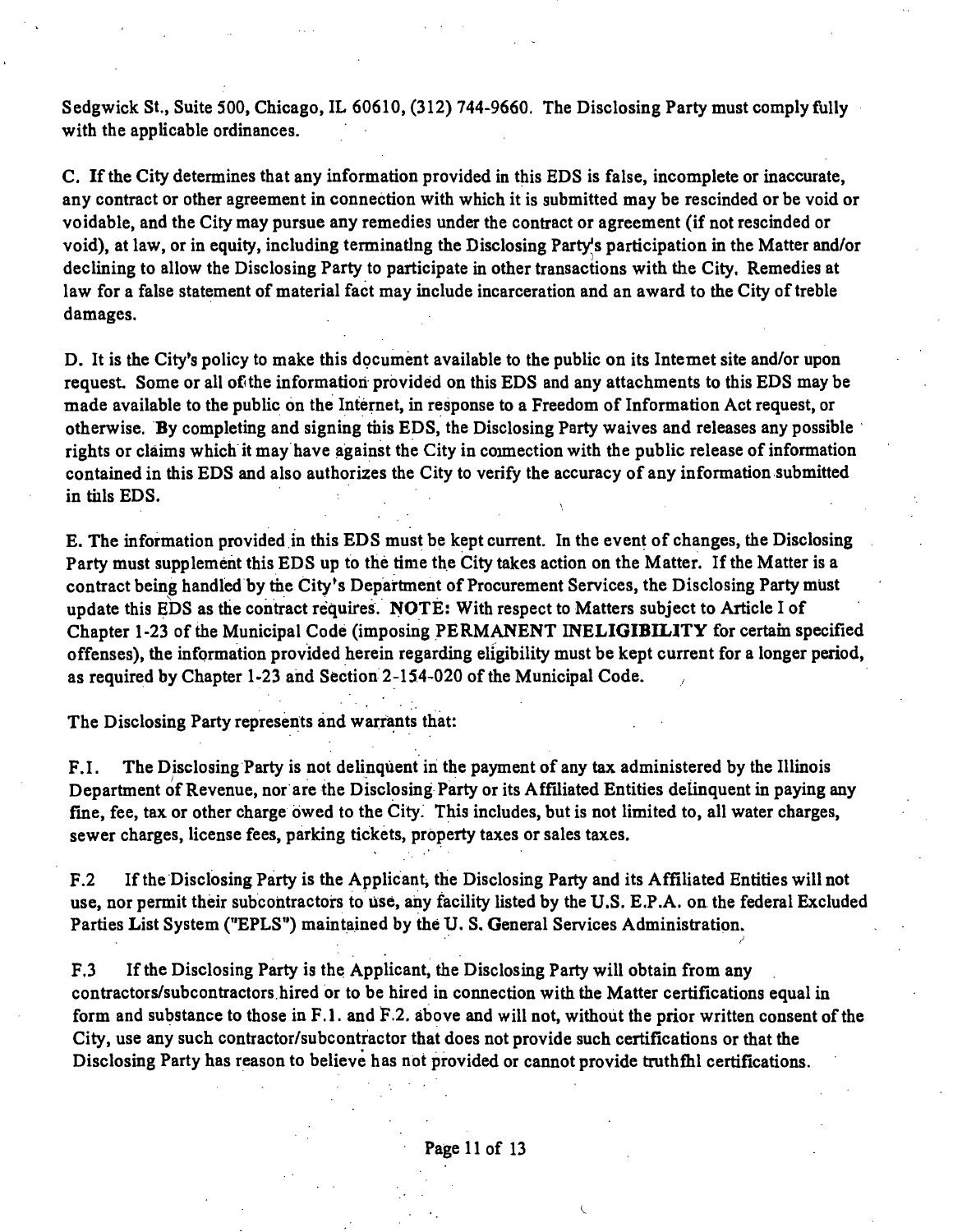**NOTE:** If the Disclosing Party cannot certify as to any of the items in F.1., F.2. or F.3. above, an **explanatory statement must be attached to this EDS.** 

#### **CERTIFICATION**

**Under penalty of perjury, the person signing below: (1) warrants that he/she is authorized to execute this EDS and Appendix A (if applicable) on behalf of the Disclosing Party, and (2) warrants that all certifications and statements contauied in this EDS and Appendix A (if applicable) ate true, accurate and complete as of the date furnished to the City.** 

**Comer Science and Education Foundation (Print or type name of Disclosing Party)**  By: With Ufchluch (Sign here) **William T. Schleicher, Jr. (Print or type name of person signing) Secretary & Director (Print or type title of person signing)**  Signed and sworn to before me on  $(\text{date})$   $\frac{3}{11}$  |  $2011$ at  $\int_{\gamma}^{\gamma}$  at  $\int_{\gamma}^{\gamma}$  at  $\alpha$  County,  $\int_{\gamma}^{\gamma}$   $\int_{\gamma}^{\gamma}$  (state). **Notary Pnblic Commission expires:**  $420$  **| 2**  $\circ$  **(4**